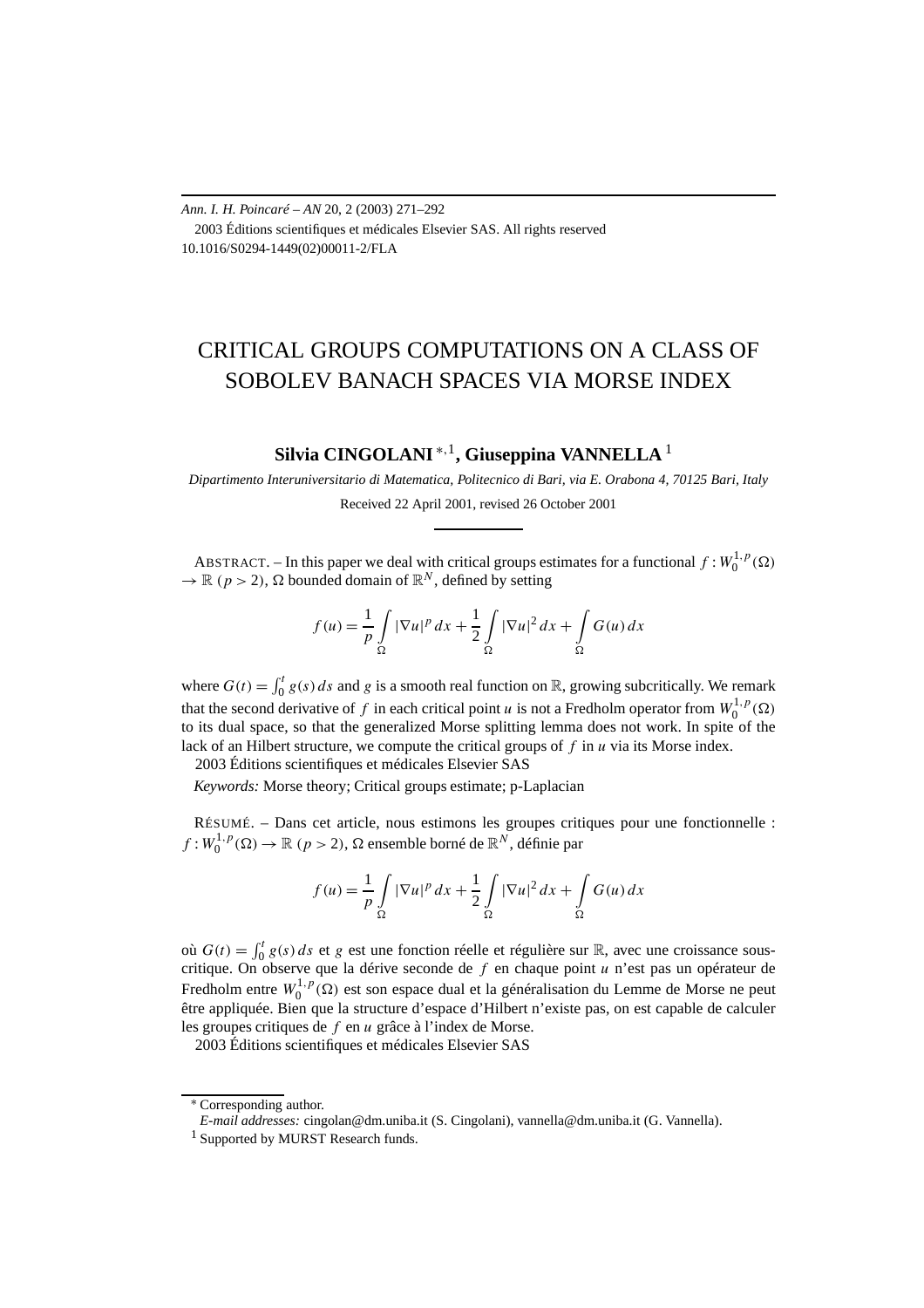#### **1. Introduction and statement of the results**

Since its infinite dimensional generalizations, carried out independently by Palais [17] and Smale [18], Morse theory has been widely used in the study of multiplicity of solutions for semilinear elliptic boundary value problems, arising in the calculus of variations. It is standard that the solutions of such a differential problem can be seen as critical points of a suitable smooth energy functional *f* , defined on a Hilbert space *H*. The basic idea of Morse theory is that the number of solutions of the differential problem can be estimated by investigating the variations of the topological structures of the level sets of *f* . Therefore it becomes crucial to describe locally the behavior of the energy functional near its critical points. A way to investigate such a behavior is to evaluate the critical groups at the isolated critical points (see Definition 2.1 in Section 2 below).

We recall here that a critical point *u* of *f* is classically said to be nondegenerate if the second order differential  $f''(u): H \to H^*$  is an isomorphism. Such definition ensures that any nondegenerate critical point is isolated and the Morse splitting lemma holds. As a consequence the local behavior of the functional near any nondegenerate critical point is quite clear and computing the critical groups of a nondegenerate critical point is possible via its Morse index, namely the supremum of the dimensions of the subspaces on which  $f''(u)$  is negative definite (see Theorem 2.4). Successively, these ideas are generalized by Gromoll and Meyer for computing the critical groups of an isolated critical point *u*, possibly degenerate, with finite Morse index, in the case  $f''(u)$  is a Fredholm operator (see Theorem 2.5). The generalized Morse lemma is a basic tool for the effective computation of the critical groups and the theory of Fredholm operators provides a natural setting for this lemma. Moreover we emphasize that such critical groups estimates seem to require an Hilbert space structure.

However, in the study of nonlinear partial differential equations, sometimes we are led to work on Banach spaces rather than Hilbert spaces. This is the case when we deal with quasilinear elliptic equations involving *p*-laplacian  $(p > 2)$ . Then, it seems rather natural to ask whether it is possible to extend Morse theory to Banach spaces and describe locally the behavior of the energy functional associated to the quasilinear elliptic problems through the estimates of its critical groups.

In order to give an answer to this question, some conceptual difficulties arise. A main difficulty is the lack of a proper definition of nondegenerate critical point. Indeed, if *X* is a Banach space and  $f: X \to \mathbb{R}$  is a  $C^2$  functional, any critical point of *f* is degenerate, according to the definition given in a Hilbert space, if *X* is not isomorphic to the dual space  $X^*$ . Moreover, it is possible to prove that the existence of a nondegenerate critical point  $u \in X$  of  $f$  having finite Morse index, which is the most interesting case in Morse theory, implies the existence on *X* of an equivalent Hilbert structure (see [16]). Furthermore, if *X* is a Banach space, which is not isomorphic to its dual, a second difficulty arises. In such a case, generalized splitting Morse lemmas fail (see, for example, Theorem 2.5), as  $f''(u)$  cannot be a Fredholm operator.

As the definition of nondegenerate critical point given in a Hilbert space does not work in a Banach space, in literature some authors have introduced different weaker nondegeneracy conditions for the critical points of functionals defined on a Banach space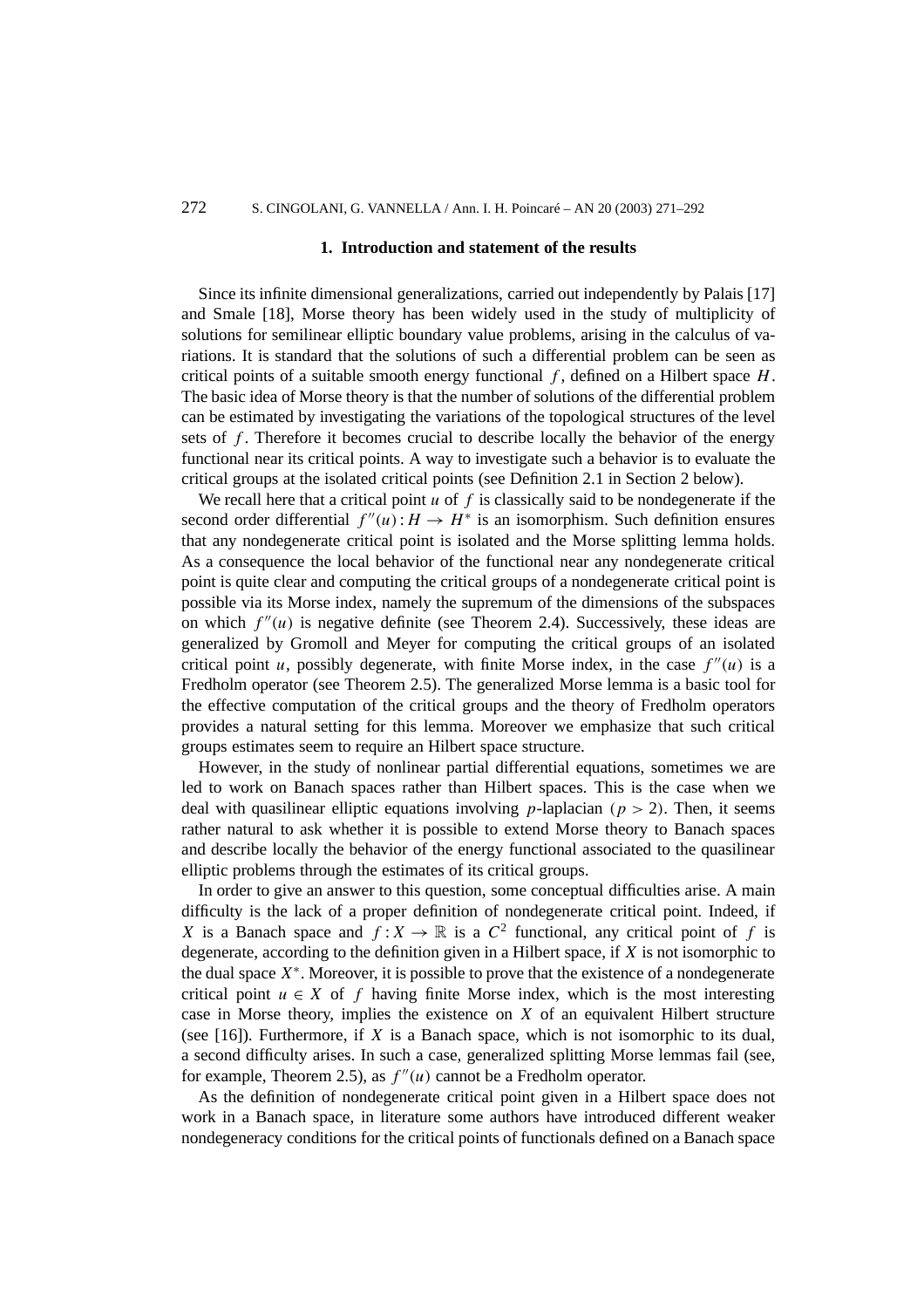(see e.g., [4,22,23]). However these nondegeneracy conditions seem to be rather involved and in general not easy to be verified.

In this paper we aim to estimate the critical groups of some functionals associated to a class of quasilinear elliptic problems, involving *p*-laplacian. Hence we shall focus on a class of Banach spaces which are the natural variational setting for several quasilinear elliptic problems. Precisely, we shall work on the Sobolev space  $W_0^{1,p}(\Omega)$ , where  $2 < p < \infty$  and  $\Omega$  is a bounded domain of  $\mathbb{R}^N$  ( $N \ge 1$ ), with sufficiently regular boundary  $\partial \Omega$ . We shall consider the functional  $f : W_0^{1,p}(\Omega) \to \mathbb{R}$  defined by setting

$$
f(u) = \frac{1}{p} \int_{\Omega} |\nabla u|^p dx + \frac{1}{2} \int_{\Omega} |\nabla u|^2 dx + \int_{\Omega} G(u) dx \tag{1.1}
$$

where  $G(t) = \int_0^t g(s) ds$  and  $g \in C^1(\mathbb{R}, \mathbb{R})$  satisfies the following assumption:

 $(g)$   $|g'(t)| \leq c_1 |t|^q + c_2$  *with*  $c_1, c_2$  *positive constants and*  $0 \leq q < p^* - 2$  *if*  $N > p$ *, while q is any positive number, if*  $N = p$ *.* 

Otherwise, if  $N < p$ , no restrictive assumption on the growth of *g* is required.

Clearly, critical points of the functional *f* in  $W_0^{1,p}(\Omega)$  correspond to weak solutions of the quasilinear elliptic problem

$$
\begin{cases}\n-\Delta_p u - \Delta u + g(u) = 0 & \text{in } \Omega, \\
u = 0 & \text{on } \partial \Omega,\n\end{cases}
$$
 (P)

where  $\Delta_p u = \text{div}(|\nabla u|^{p-2} \nabla u)$ ,  $p > 2$ , arising in the mathematical description of propagation phenomena of solitary waves (cf. [2,3]).

We point out that, as  $W_0^{1,p}(\Omega)$  is not isomorphic to the dual space  $W^{-1,p'}(\Omega)$ , where  $1/p + 1/p' = 1$ , any critical point *u* of *f* is degenerate, in the sense already given for Hilbert spaces. Furthermore, as  $f''(u)$  is not a Fredholm operator, we cannot apply the generalized splitting Morse lemma in order to describe the behavior of *f* near the critical points.

In spite of these difficulties, we are able to obtain critical groups estimates for functional *f* in *u*, in the spirit of the generalized Morse lemma.

Before stating the main results, let us denote by  $m(f, u)$  the Morse index of  $f$  in  $u$  and by  $m^*(f, u)$  the sum of  $m(f, u)$  and the dimension of the kernel of  $f''(u)$  in  $W_0^{1,p}(\Omega)$ . Moreover let  $C_q(f, u)$  be the *q*th critical group of *f* in *u* with respect to a field K, which is well defined according to Definition 2.1.

THEOREM 1.1. – *Let u be an isolated critical point of the functional (*1*.*1*) such that*  $f''(u)$  *is injective. Then*  $m(f, u)$  *is finite and* 

$$
C_q(f, u) \cong \mathbb{K}, \quad \text{if } q = m(f, u),
$$
  

$$
C_q(f, u) = \{0\}, \quad \text{if } q \neq m(f, u).
$$

This theorem extends a classical result in Hilbert spaces for nondegenerate critical points (cf. Theorem 2.4), showing that the critical groups of *f* in *u* depend only upon its Morse index. It is interesting to observe that the usual nondegeneracy condition,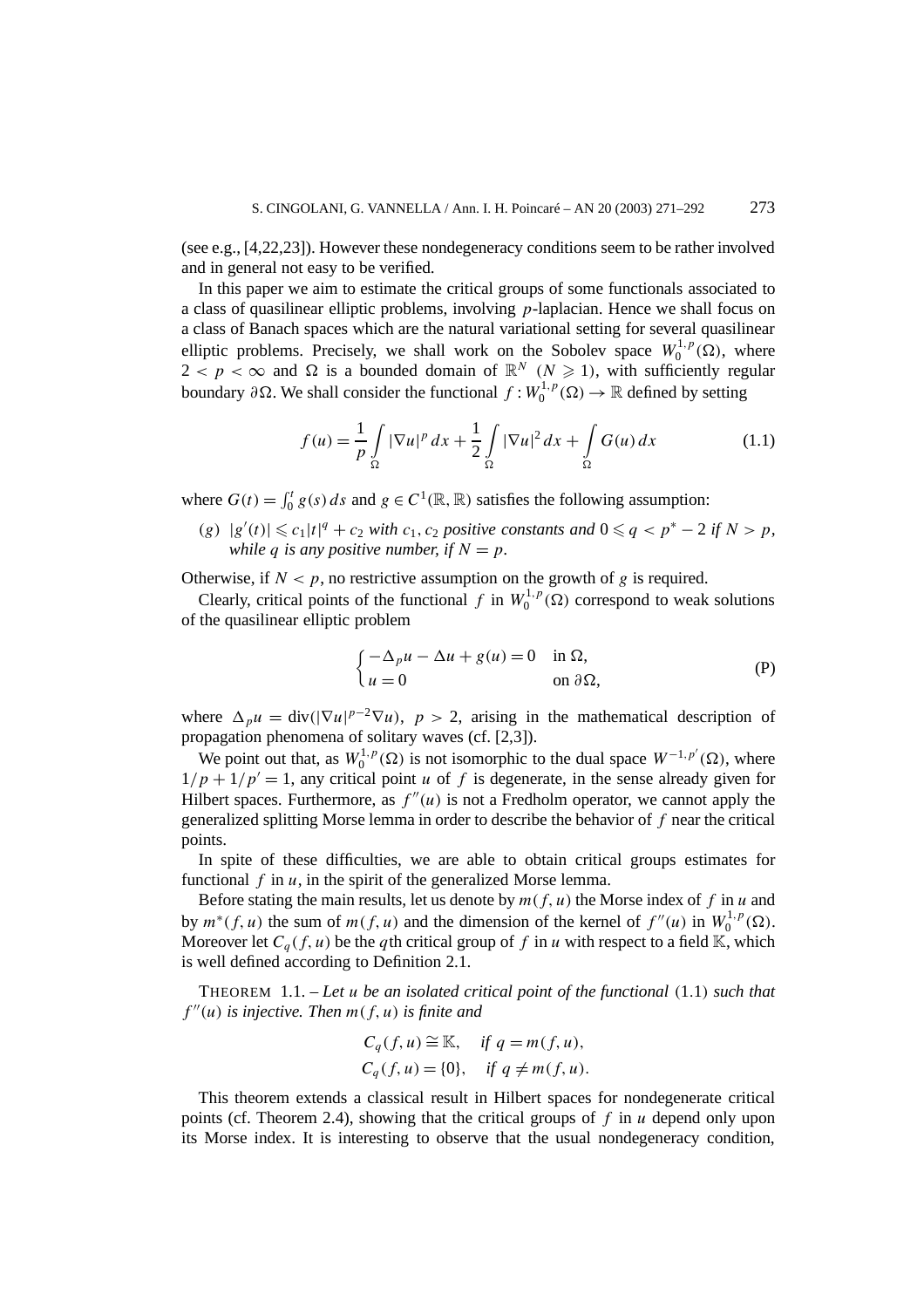namely  $f''(u)$  is an isomorphism, can be weakened by requiring only the injectivity. As mentioned by Uhlenbeck in [23], in an unpublished article Smale conjectured that the nondegeneracy condition  $f''(u)$  has no kernel could be sufficient to develop Morse theory. Theorem 1.1 shows that the Smale's conjecture is true for the functional (1.1). So this suggests a new definition of nondegenerate critical point for the class of functionals (1.1), i.e.,

*u* is a nondegenerate critical point of  $f$  if  $f''(u): W_0^{1,p}(\Omega) \to W_0^{-1,p'}(\Omega)$  is *injective.*

In the case in which  $f''(u)$  is not injective, we shall prove that the number of nontrivial critical groups of *f* in *u* is finite. Precisely, we state the following result.

THEOREM 1.2. – *Let u be an isolated critical point of the functional (*1*.*1*). Then m(f, u) and m*<sup>∗</sup>*(f, u) are finite and*

$$
C_q(f, u) = \{0\}
$$

*for any*  $q \le m(f, u) - 1$  *and*  $q \ge m^*(f, u) + 1$ *.* 

In the proof of Theorems 1.1 and 1.2, the computations of the critical groups of *f* in the isolated critical point  $u$  is reduced to a finite dimensional problem. The main used tool is the space  $\hat{H}_u = W_0^{1,2}(\Omega)$  equipped by an auxiliary Hilbert structure, which depends on the critical point *u*, being suggested by  $f''(u)$  itself. In such way  $W_0^{1,p}(\Omega)$ is continuously imbedded on  $H_u$  and  $f''(u)$  can be extended to a Fredholm operator  $L_u$ from  $W_0^{1,2}(\Omega)$  to its dual space, so that the dimension of the kernel of  $L_u$  in  $W_0^{1,2}(\Omega)$  is finite. Furthermore we can consider the natural splitting

$$
W_0^{1,2}(\Omega) = H^- \oplus H^0 \oplus H^+
$$

where  $H^-, H^0, H^+$  are, respectively, the negative, null, and positive spaces, according to the spectral decomposition of  $L_u$  in  $L^2(\Omega)$ .

By regularity arguments, we can also split the Banach space  $W_0^{1,p}(\Omega)$ , yielding that  $m(f, u)$  and  $m^*(f, u)$  are finite.

In the case  $N < p$ , we also enhance a kind of uniform convexity of *f* near *u* along the positive space  $H^+ \cap W_0^{1,p}(\Omega)$ , with respect to a weaker norm than the usual one of  $W_0^{1,p}(\Omega)$ . This is enough to obtain a suitable reduction to finite dimension.

In the case  $N \geq p$  we lose the "uniform weak convexity" of f near *u*, but we are able to prove a sort of local convexity in the bounded sets of  $L^{\infty}(\Omega)$  along the direction of  $H^+ \cap W_0^{1,p}(\Omega)$ . In this case the reduction to a finite dimensional problem is more complicated and require some arguments strictly related to the Second Deformation Lemma (cf. [5,6]).

For reader's convenience, in many points of this work, we prefer to distinguish the two cases  $N < p$  and  $N \geq p$ .

We quote that in a recent paper [14], a finiteness result on the nontrivial critical groups for continuous functionals, defined on a Hilbert space, is obtained by means of a reduction to a finite dimensional problem. Concerning critical groups estimates we also mention the papers by [6,8].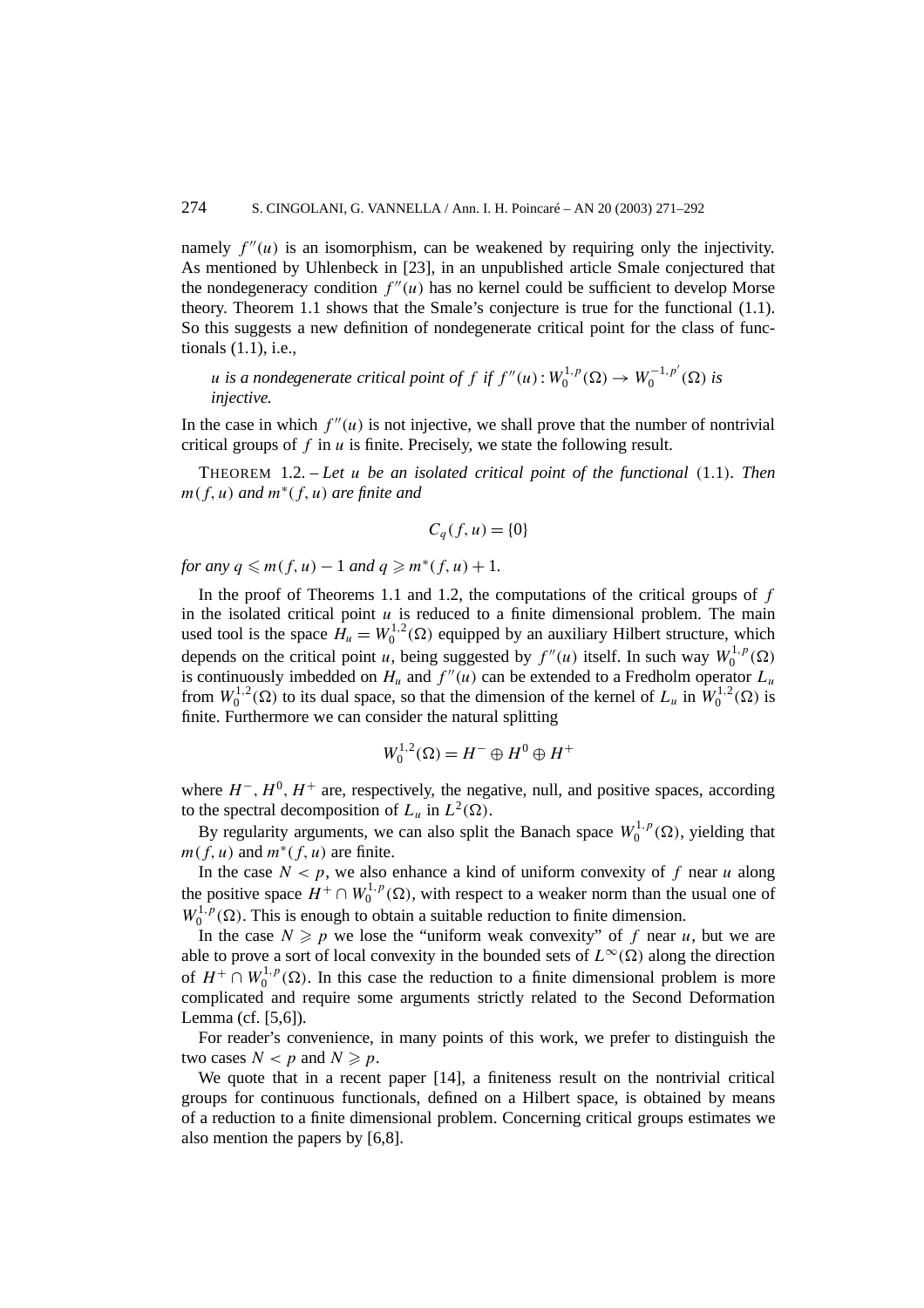In a forthcoming paper, the critical groups estimates, obtained in Theorems 1.1 and 1.2, will be applied to get a multiplicity result for a quasilinear elliptic problem of the type

$$
\begin{cases}\n-\varepsilon^p \Delta_p u - \varepsilon^2 \Delta u + g(u) = 0 & \text{in } \Omega, \\
u = 0 & \text{on } \partial \Omega\n\end{cases}
$$

for small  $\varepsilon > 0$ . Such a quasilinear problem arises when looking for static solutions for a model equation, which admits soliton-like solutions, in the spirit of [2].

The results of the present paper have been announced in [7].

### **2. Critical groups in Morse Theory**

In this section we recall some notions and results in Morse Theory.

Let *X* be a Banach space and *f* be a  $C^2$  real function on *X*. For any  $a \in \mathbb{R}$ , we will use the following notations:

$$
f^{a} = \{x \in X : f(x) \le a\},\,
$$
  

$$
K = \{x \in X : f'(x) = 0\}.
$$

DEFINITION 2.1. – Let  $\mathbb{K}$  be a field. Let u be an isolated critical point of f, and let  $c = f(u)$ *. We call* 

$$
C_q(f, u) = H^q(f^c, f^c \setminus \{u\})
$$

*the q*<sup>th</sup> critical group of *f* at *u*,  $q = 0, 1, 2, \ldots$ , *where*  $H^q(A, B)$  *stands for the q*<sup>th</sup> *Alexander–Spanier cohomology group of the pair (A, B) with coefficients in* K (cf. [19])*.*

*Remark* 2.2. – By excision property, we have also that, if *U* is a neighborhood of *u*, then

$$
C_q(f, u) \cong H^q(f^c \cap U, (f^c \setminus \{u\}) \cap U).
$$

Now let us fix  $u \in X$  a critical point of f. We recall the following definition.

DEFINITION 2.3. – *The Morse index of f in u is the supremum of the dimensions of the subspaces of X on which*  $f''(u)$  *is negative definite. It is denoted by*  $m(f, u)$ *. Moreover, the large Morse index of*  $f$  *in*  $u$  *is the sum of*  $m(f, u)$  *and the dimension of the kernel of*  $f''(u)$ *. It is denoted by*  $m^*(f, u)$ *.* 

Now we consider a Hilbert space *H* and a  $C^2$  functional *f* on *H*. As mentioned in the introduction, a critical point  $u \in H$  of f is said nondegenerate, if  $f''(u)$  has a bounded inverse. As showed in the following result, it is possible to compute the critical groups of a nondegenerate critical point via its Morse index, using the Morse Lemma (see, for example, [5,15]).

THEOREM 2.4. – *Suppose H a Hilbert space and*  $f \in C^2(H, \mathbb{R})$ *. Let u be a nondegenerate critical point of f with Morse index m. Then*

$$
C_q(f, u) \cong \mathbb{K} \quad \text{if } q = m, \qquad C_q(f, u) = \{0\} \quad \text{if } q \neq m.
$$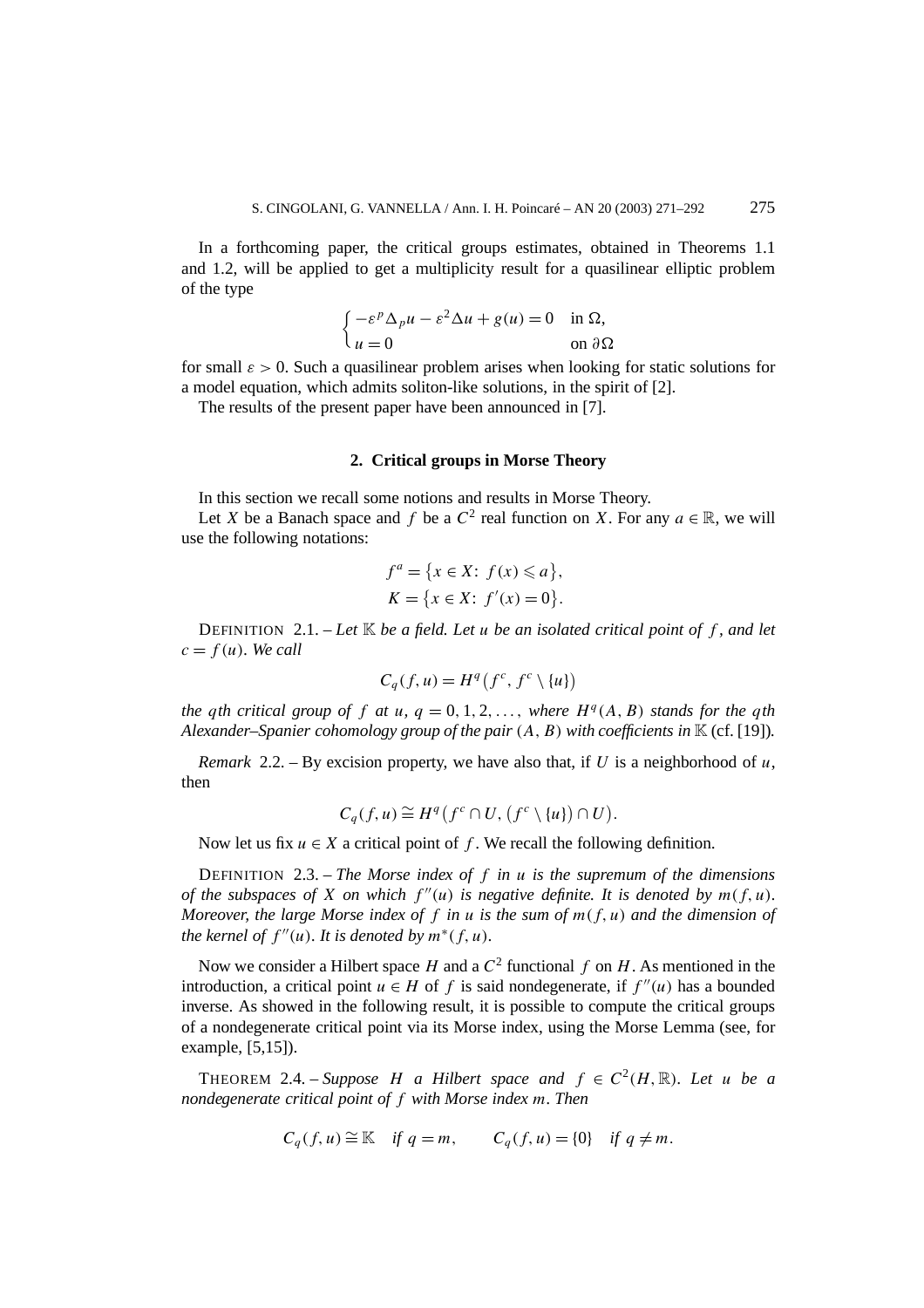*Nevertheless, if*  $m = +\infty$ *, we always have* 

$$
C_q(f, u) = \{0\}.
$$

These ideas are extended by Gromoll and Meyer for computing the critical groups of isolated critical points, possibly degenerate, of functional defined on a Hilbert space. For completeness, we recall the generalized Morse lemma (see, for example, [5]).

THEOREM 2.5. – *Suppose H a* Hilbert space and  $f \in C^2(H, \mathbb{R})$ *. Let u be an isolated critical point of f with Morse index m and large Morse index m*<sup>∗</sup>*. Suppose that f (u) is a Fredholm operator and let*  $N$  *be the kernel of*  $f''(u)$ *. If*  $u$  *is a local minimum of*  $f = f_{N}$ *, then* 

$$
C_q(f, u) \cong \delta_{q,m} \mathbb{K}.
$$

*Moreover if u is a local maximum of*  $\tilde{f} = f_N$ *, then* 

$$
C_q(f, u) \cong \delta_{q,m^*} \mathbb{K}.
$$

*If*  $u$  *is neither a local maximum nor a local minimum of*  $\tilde{f}$ *, then* 

 $C_q(f, u) = \{0\}$  *if*  $q \le m$ ,  $C_q(f, u) = \{0\}$  *if*  $q \ge m^*$ .

Finally we recall the following result proved by Lancelotti [14] concerning critical groups estimates.

THEOREM 2.6. – Let *X* be a Banach space,  $f: X \to \mathbb{R}$  a continuous function and *V a subspace of X of finite dimension m. We assume that*:

(i) *for every*  $u \in X$ *, the function f is of class*  $C^2$  *on*  $u + V$  *and for every*  $v \in V$  *the functions*  $u \mapsto \langle f'(u)v \rangle$  *and*  $u \mapsto \langle f''(u)v, v \rangle$  *are continuous on X*;

(ii)  $\langle f''(u)v, v \rangle < 0$  *for every*  $v \in V \setminus \{0\}.$ 

*Then we have*  $C_q(f, u) = \{0\}$  *for every*  $q \leq m - 1$ *.* 

#### **3. An auxiliary Hilbert space**

In what follows, we denote by  $(\cdot | \cdot)$  the scalar product in  $\mathbb{R}^N$ , by  $\|\cdot\|_{\infty}$  and  $\|\cdot\|$ the usual norms in  $L^{\infty}(\Omega)$  and  $W_0^{1,p}(\Omega)$ , respectively. Here  $2 < p < +\infty$ ,  $\Omega$  is a bounded domain in  $\mathbb{R}^N$  with sufficiently regular boundary. Let us denote  $B_r(u)$  =  $\{v \in W_0^{1,p}(\Omega): ||v - u|| < r\}$ , where  $u \in W_0^{1,p}(\Omega)$  and  $r > 0$ . Moreover we denote by  $\langle \cdot, \cdot \rangle : W^{-1,p'}(\Omega) \times W_0^{1,p}(\Omega) \rightarrow \mathbb{R}$  the duality pairing.

Let us consider the functional  $f: W_0^{1,p}(\Omega) \to \mathbb{R}$  defined in (1.1) by setting

$$
f(u) = \frac{1}{p} \int_{\Omega} |\nabla u|^p dx + \frac{1}{2} \int_{\Omega} |\nabla u|^2 dx + \int_{\Omega} G(u) dx
$$

where  $G(t) = \int_0^t g(s) ds$  and  $g \in C^1(\mathbb{R}, \mathbb{R})$  satisfying the assumption *(g)* in the introduction. Standard arguments prove that *f* is a  $C^2$  functional on  $W_0^{1,p}(\Omega)$ .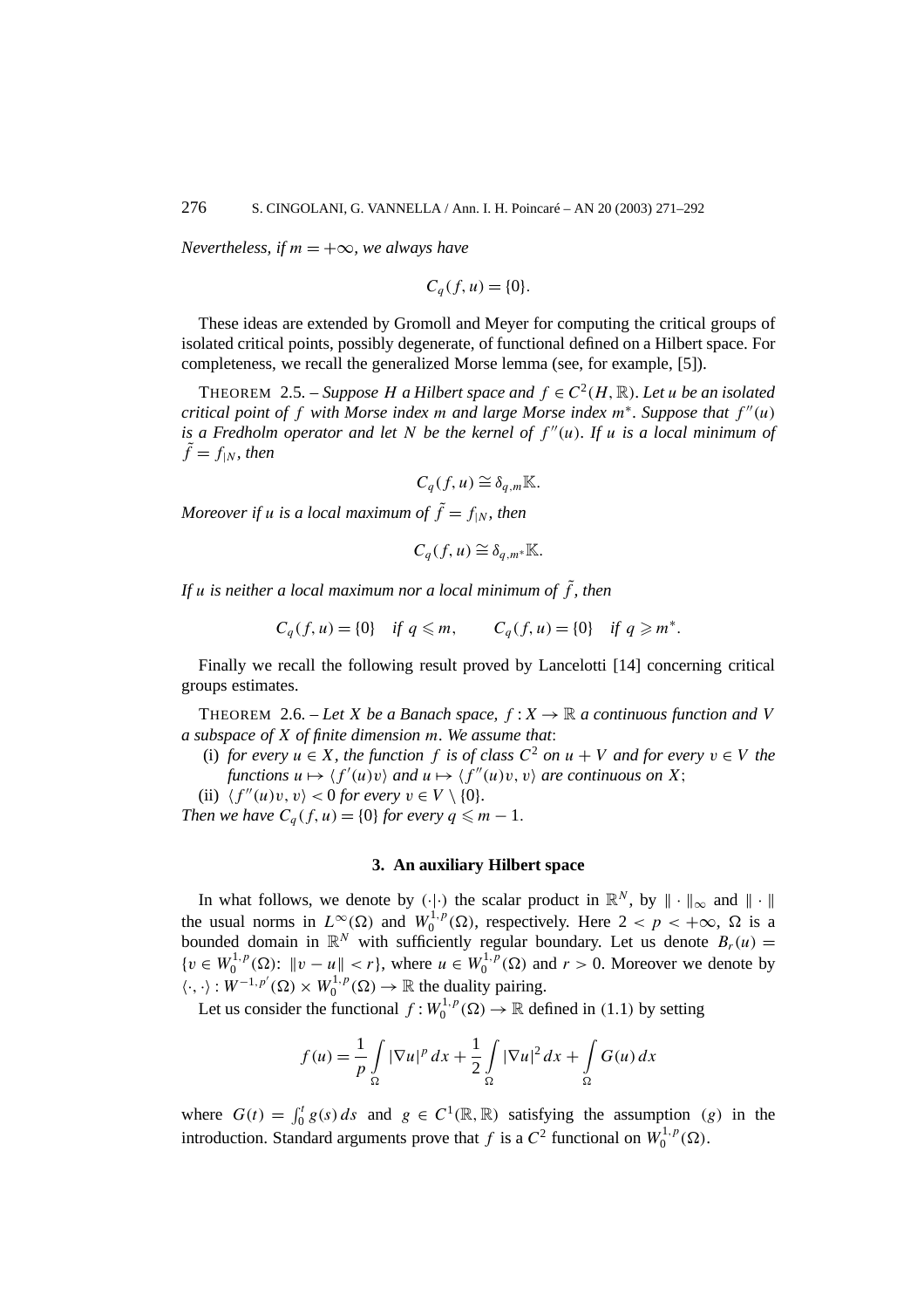Let us fix an isolated critical point  $u \in W_0^{1,p}(\Omega)$  of f and set  $c = f(u)$ . It is easy to prove that the second order differential of *f* in *u* is given by

$$
\langle f''(u)v, w \rangle = \int_{\Omega} (1 + |\nabla u|^{p-2}) (\nabla v | \nabla w) dx
$$
  
+ 
$$
\int_{\Omega} (p-2) |\nabla u|^{p-4} (\nabla u | \nabla v) (\nabla u | \nabla w) dx + \int_{\Omega} g'(u) v w dx
$$

for any  $v, w \in W_0^{1,p}(\Omega)$ .

As mentioned in the introduction, since  $W_0^{1,p}(\Omega)$  ( $p > 2$ ) is not isomorphic to its dual space, the operator  $f''(u)$  is not a Fredholm operator, thus any generalized splitting Morse lemma fails. To overcome this difficulty, we introduce a Hilbert space, depending on the critical point *u*, in which  $W_0^{1,p}(\Omega)$  can be embedded, so that a natural splitting can be obtained.

To this aim we need to prove some regularity result on the critical point *u*. We point out that in the case  $N < p$ , the Sobolev space  $W_0^{1,p}(\Omega)$  is continuously embedded in *L*<sup>∞</sup> $(\Omega)$ , and thus *u* ∈ *L*<sup>∞</sup> $(\Omega)$ . Conversely, in the case *N*  $\geq$  *p*, we can also derive the  $L^{\infty}$ -boundedness of the critical point *u*, arguing as in Lemma 1.4 in [1].

LEMMA 3.1. – Let  $u \in W_0^{1,p}(\Omega)$  be a critical point of f. Then  $u \in L^{\infty}(\Omega)$ .

*Proof.* – The case  $N < p$  is trivial, as  $W_0^{1,p}(\Omega)$  is continuously embedded in  $L^{\infty}(\Omega)$ . Now we focus on the case  $N \geq p$ . For  $j \in \mathbb{N}$  let us consider the real functions  $\chi_j$  defined by  $\chi_j(z) = z + j$  if  $z < -j$ ,  $\chi_j(z) = 0$  if  $-j \leq z \leq j$ ,  $\chi_j(z) = z - j$  if  $j < z$ .

Taking  $v = \chi_j(u) \in W_0^{1,p}(\Omega)$  as test function in the equation  $f'(u) = 0$ , we deduce

$$
\int_{\Omega} \left|\nabla \chi_j(u)\right|^p dx + \int_{\Omega} \left|\nabla \chi_j(u)\right|^2 dx + \int_{\Omega} g(u)\chi_j(u) dx = 0.
$$

Consequently, taking into account that  $|\chi_j(u)| \leq |u|$  and by assumption *(g)*, we obtain

$$
\int\limits_{\Omega_j} |\nabla u|^p \, dx \leqslant c_1 \int\limits_{\Omega_j} |u|^{q+2} \, dx + c_2 \int\limits_{\Omega_j} |u| \, dx
$$

where  $\Omega_i = \{x \in \Omega: |u(x)| > j\}$  and  $c_1, c_2$  are suitable positive constants. Applying inequality (3.4), Chapter 5 in [13], we conclude that  $u \in L^{\infty}(\Omega)$ .

Furthermore, since  $u \in W_0^{1,p}(\Omega) \cap L^{\infty}(\Omega)$ , we can infer that  $u \in C^1(\overline{\Omega})$ . The local result can be found in [9,20]. The proof that *u* has locally Holder continuous derivatives at the boundary is given in [21] (see also [10]).

At this point, let  $b(x) = |\nabla u(x)|^{(p-4)/2} \nabla u(x) \in L^{\infty}(\Omega)$ . Let  $H_b$  be the closure of  $C_0^{\infty}(\Omega)$  under the scalar product

$$
(v, w)_b = \int_{\Omega} (1+|b|^2)(\nabla v|\nabla w) dx + (p-2)(b|\nabla v)(b|\nabla w) dx.
$$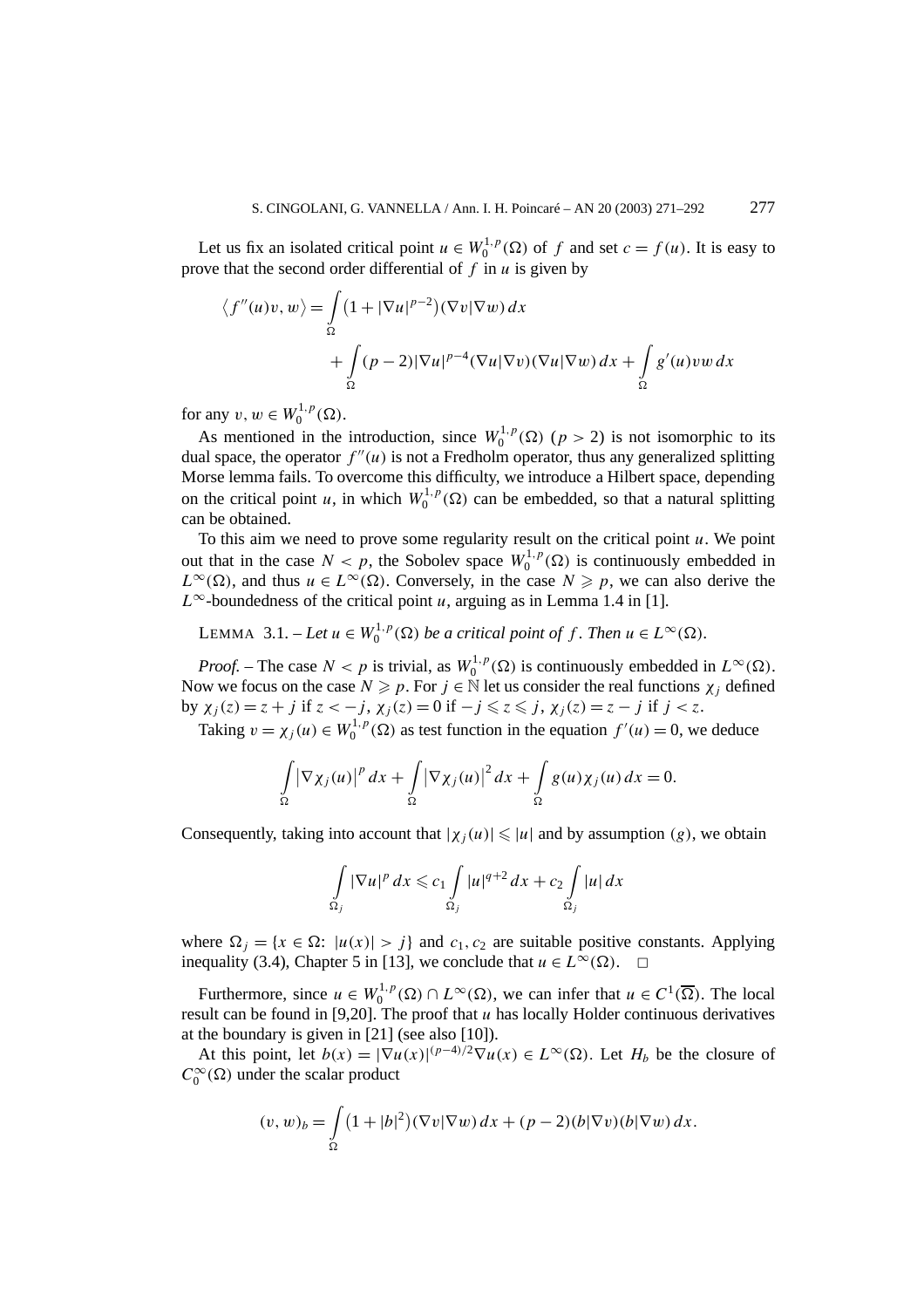Let us define  $\|\cdot\|_b$  the norm induced by  $(\cdot, \cdot)_b$ . Clearly  $\|\cdot\|_b$  is equivalent to the usual norm of  $W_0^{1,2}(\Omega)$ , denoted by  $\|\cdot\|_{W_0^{1,2}}$ , and so  $H_b$  is isomorphic to  $W_0^{1,2}(\Omega)$ . Thus  $W_0^{1,p}(\Omega) \subset H_b$  continuously.

Now let us define  $L_b: H_b \to H_b^*$  by setting

$$
\langle L_b v, w \rangle = (v, w)_b + \langle Kv, w \rangle
$$

where  $\langle Kv, w \rangle = \int_{\Omega} g'(u)vw \, dx$  for any  $v, w \in H_b$ .

LEMMA 3.2. –  $L_b$  *is a compact perturbation of the Riesz isomorphism from*  $H_b$  *to H*<sup>∗</sup><sub>*b*</sub>. *In particular, L*<sub>*b*</sub> *is a Fredholm operator with index zero.* 

*Proof. –* In order to prove the assert it is sufficient to show that *K* is a compact operator from  $H_b$  to  $H_b^*$ . Let  $\{v_n\}$  be a bounded sequence in  $H_b$ . Then there exists  $v \in H_b$  such that  $\{v_n\}$  converges, up to a subsequence, to *v* weakly in  $H_b$  and strongly in  $L^2(\Omega)$ . By Lemma 3.1 and the continuity of *g'*, there is a constant  $c > 0$  such that, for any  $w \in H_b$ ,  $||w||_b = 1$  we have

$$
\left|\int\limits_{\Omega}g'(u)(v_n-v)w\,dx\right|\leqslant \int\limits_{\Omega}|g'(u)||v_n-v||w|\,dx\leqslant c\bigg(\int\limits_{\Omega}|v_n-v|^2\,dx\bigg)^{1/2}
$$

which tends to zero as  $n \to +\infty$ , uniformly with respect to *w*. This implies that *K* is a compact operator.  $\Box$ 

Now let us denote by  $m(L_b)$  the maximal dimension of a subspace of  $H_b$  on which  $L_b$ is negative definite. Obviously  $m(f, u) \leq m(L_b)$ . Furthermore let us denote by  $m^*(L_b)$ the sum of  $m(L_b)$  and the dimension of the kernel of  $L_b$ . By Lemma 3.2 we conclude that  $m(L_b)$  and  $m^*(L_b)$  are finite.

Since  $L<sub>b</sub>$  is a Fredholm operator in  $H<sub>b</sub>$ , we can consider the natural splitting

$$
H_b = H^- \oplus H^0 \oplus H^+
$$

where  $H^-, H^0, H^+$  are, respectively, the negative, null, and positive spaces, according to the spectral decomposition of  $L_b$  in  $L^2(\Omega)$ .

Furthermore, it is obvious that there exists  $c > 0$  such that

$$
\langle L_b v, v \rangle_b + c \int_{\Omega} v^2 dx \geq \|v\|_b^2 \quad \forall v \in H_b.
$$

Therefore, one can easily show that

$$
\exists \mu > 0 \quad \text{s.t.} \quad \langle L_b v, v \rangle \geq \mu \|v\|_b^2 \quad \forall v \in H^+ \tag{3.1}
$$

and  $m(L_b)$ ,  $m^*(L_b)$  are, respectively, the dimensions of  $H^-$  and  $H^- \oplus H^0$ .

Since  $u \in C^1(\overline{\Omega})$ , we can deduce from standard regularity theory (see Theorems 8.15, 8.24 and 8.29 in [11]) that

$$
H^{-} \oplus H^{0} \subset W_{0}^{1,p}(\Omega) \cap L^{\infty}(\Omega).
$$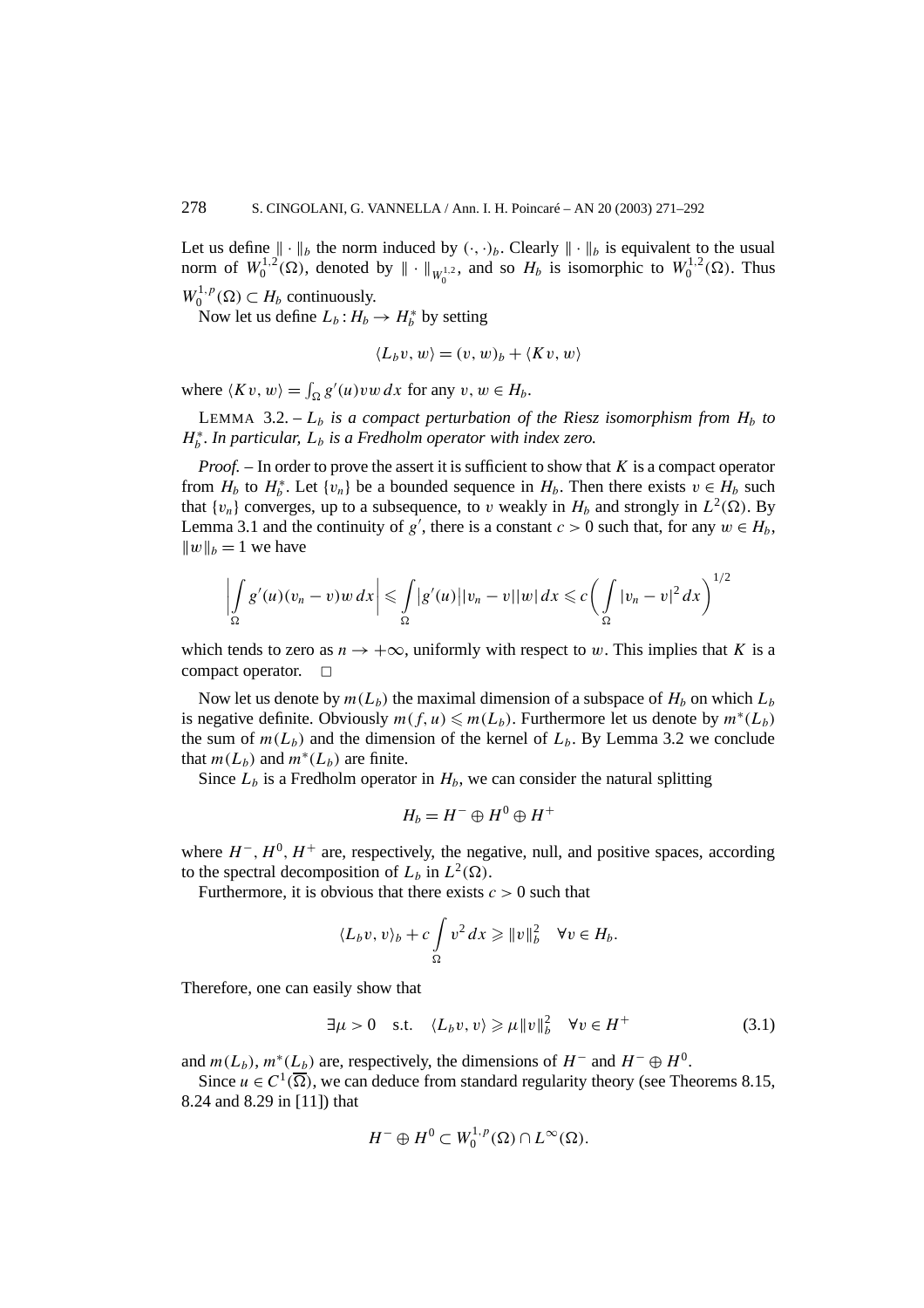Consequently, denoted by  $W = H^+ \cap W_0^{1,p}(\Omega)$  and  $V = H^- \oplus H^0$ , we get the splitting

$$
W_0^{1,p}(\Omega) = V \oplus W
$$

and, by (3.1)

$$
\langle f''(u)v, v \rangle \geq \mu ||v||_b^2 \quad \forall v \in W,
$$

so that

$$
m(L_b) = m(f, u), \qquad m^*(L_b) = m^*(f, u). \tag{3.2}
$$

## **4. Some useful lemmas**

We start to recall an abstract result, contained in [12], which gives a description of integrands generating integral functionals which are sequentially lower semicontinuous with respect to mixed strong–weak convergence.

THEOREM  $4.1. - Let \Phi: L^p(\Omega, \mathbb{R}^k) \times L^q(\Omega, \mathbb{R}^m) \to ]-\infty, +\infty]$  *be a functional of the form*

$$
\Phi(u, v) = \int_{\Omega} \phi(x, u, v) dx
$$

*where*  $\phi(x, u, v)$  *is a nonnegative, continuous function and*  $\phi(x, u, \cdot)$  *is convex. Then*  $\Phi$ *is lower semicontinuous with respect to the strong convergence of the component u in*  $L^p$  *and with respect to the weak convergence of the component v in*  $L^q$ *.* 

The above abstract theorem is useful in order to prove some lemmas concerning, in some sense, the uniform convexity of *f* near the critical point *u* in the direction of *W*. We need to distinguish the two cases  $N < p$  and  $N \geq p$ . We start to prove the following lemma.

LEMMA 4.2. – Let  $N < p$ . There exist  $r_0 > 0$  and  $C > 0$  such that for any  $z \in$  $W_0^{1,p}(\Omega)$ ,  $||z - u|| < r_0$ , we have

$$
\langle f''(z)v, v \rangle \geqslant C \|v\|_b^2 \tag{4.1}
$$

*for any*  $v \in W$ *.* 

*Proof.* – By contradiction, we assume that there exist two sequences  $z_n \in W_0^{1,p}(\Omega)$ and  $v_n \in W \setminus \{0\}$ ,  $||v_n||_{W_0^{1,2}} = 1$ , such that  $||z_n - u|| \to 0$  and

$$
\liminf_{n \to \infty} \langle f''(z_n) v_n, v_n \rangle \leq 0. \tag{4.2}
$$

Since  $\{v_n\}$  is bounded in  $H_b$ , there exists  $v \in W$  such that  $v_n$  converges to *v* weakly in  $H_b$ and strongly in  $L^2(\Omega)$ , up to subsequences. Firstly we prove that  $v \neq 0$ . By contradiction we assume that  $v = 0$ . For simplicity, we denote  $h(\xi) = \frac{1}{p} |\xi|^p$ ,  $\xi \in \mathbb{R}^N$ . We notice that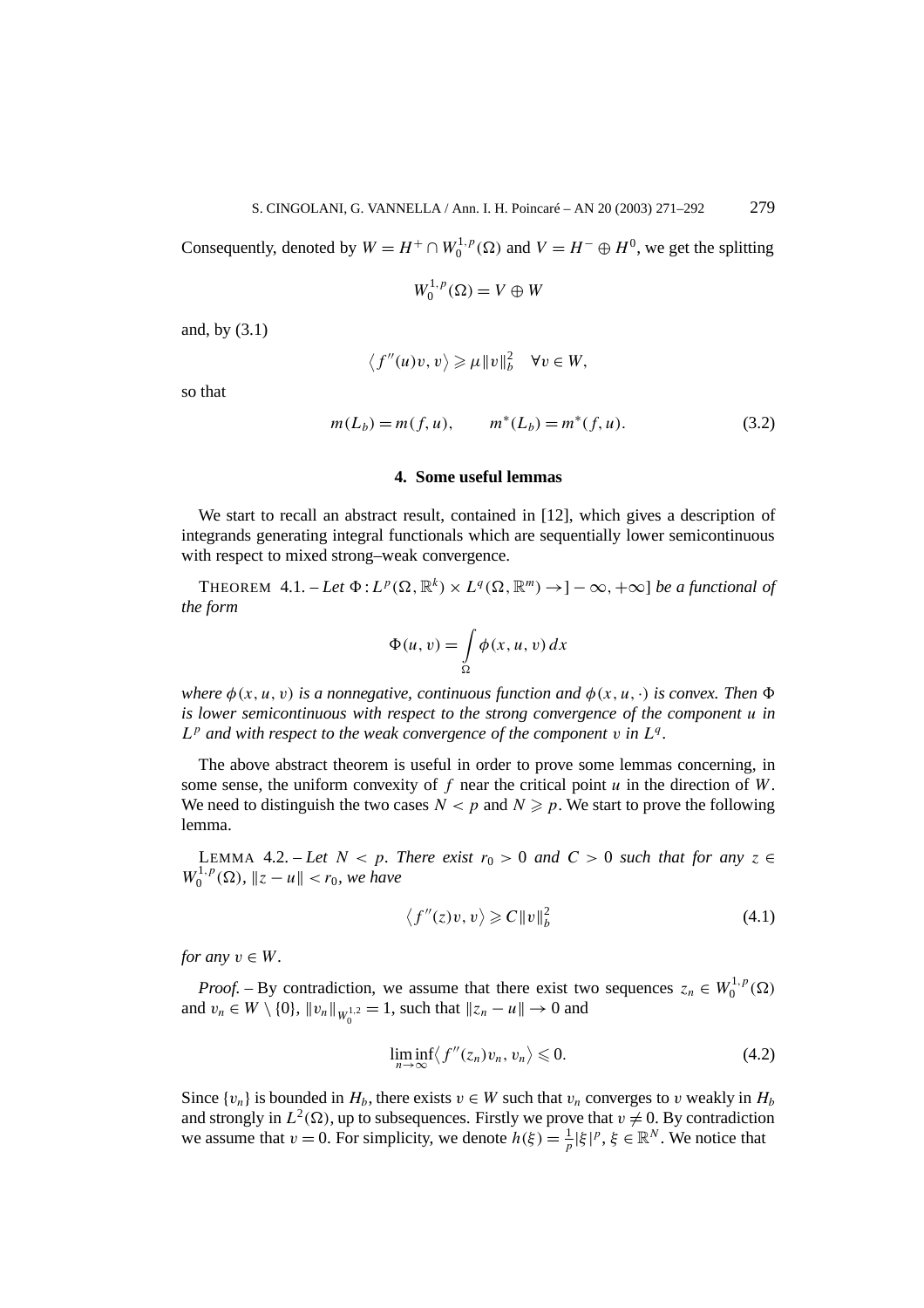280 S. CINGOLANI, G. VANNELLA / Ann. I. H. Poincaré – AN 20 (2003) 271–292

$$
\langle f''(z_n)v_n, v_n \rangle = \int_{\Omega} |\nabla v_n|^2 dx + \int_{\Omega} (h''(\nabla z_n) \nabla v_n | \nabla v_n) dx + \int_{\Omega} g'(z_n) v_n^2 dx
$$
  
\n
$$
\geq 1 + \int_{\Omega} g'(z_n) v_n^2 dx.
$$
\n(4.3)

By letting  $n \to +\infty$ , we get  $\int_{\Omega} g'(z_n)v_n^2 dx \to 0$  and by (4.2) and (4.3) we obtain a contradiction.

Moreover, since  $(h''(\nabla u)\nabla v|\nabla v)$  is convex with respect to  $\nabla v$ , by Theorem 4.1, we infer

$$
\int_{\Omega} \left( h''(\nabla u) \nabla v | \nabla v \right) dx \leq \liminf_{n \to \infty} \int_{\Omega} \left( h''(\nabla z_n) \nabla v_n | \nabla v_n \right) dx. \tag{4.4}
$$

Then  $(4.2)$  and  $(4.4)$  imply

$$
0 \geqslant \liminf_{n \to \infty} \langle f''(z_n)v_n, v_n \rangle \geqslant \langle L_b v, v \rangle \geqslant \mu \|v\|_b^2,
$$

which is a contradiction.  $\Box$ 

We remark that if  $N \geq p$  we are not able to prove Lemma 4.2. Nevertheless a weaker result can be obtained concerning, in some sense, the uniform convexity of *f* near *u* in the bounded set of  $L^{\infty}(\Omega)$ , along the direction of *W* (see Lemma 4.4). We firstly need the following regularity result.

LEMMA 4.3. – Let  $a > 0$ . If  $z \in B_a(u) \cap W_0^{1,p}(\Omega)$  is a solution of

$$
\int_{\Omega} (\nabla z |\nabla w) dx + \int_{\Omega} |\nabla z|^{p-2} (\nabla z |\nabla w) dx + \int_{\Omega} g(z) w dx = 0 \tag{4.5}
$$

*for any*  $w \in W$ *, then*  $z \in L^{\infty}(\Omega)$ *. Moreover there exists*  $K > 0$  *such that*  $||z||_{\infty} \leqslant K$ *, with K depending on a.*

*Proof.* – Let  $\{e_1, \ldots, e_{m^*}\}$  be an  $L^2$ -orthonormal basis in *V*, where  $m^* = m^*(f, u)$ . For any  $v \in W_0^{1,p}(\Omega)$ , we can choose  $v - \sum_{i=1}^{m^*} (\int_{\Omega} e_i v dx) e_i \in W$  as test function in (4.5). Therefore, we get

$$
\int_{\Omega} (\nabla z |\nabla v) dx + \int_{\Omega} |\nabla z|^{p-2} (\nabla z |\nabla v) dx + \int_{\Omega} g(z) v dx
$$
\n
$$
= \sum_{i=1}^{m^*} \left( \int_{\Omega} e_i v dx \right) \left( \int_{\Omega} (\nabla z |\nabla e_i) + |\nabla z|^{p-2} (\nabla z |\nabla e_i) + g(z) e_i dx \right). \tag{4.6}
$$

Let us define

$$
r(x) = \sum_{i=1}^{m^*} \left( \int_{\Omega} (\nabla z |\nabla e_i) + |\nabla z|^{p-2} (\nabla z |\nabla e_i) + g(z) e_i \, dy \right) e_i.
$$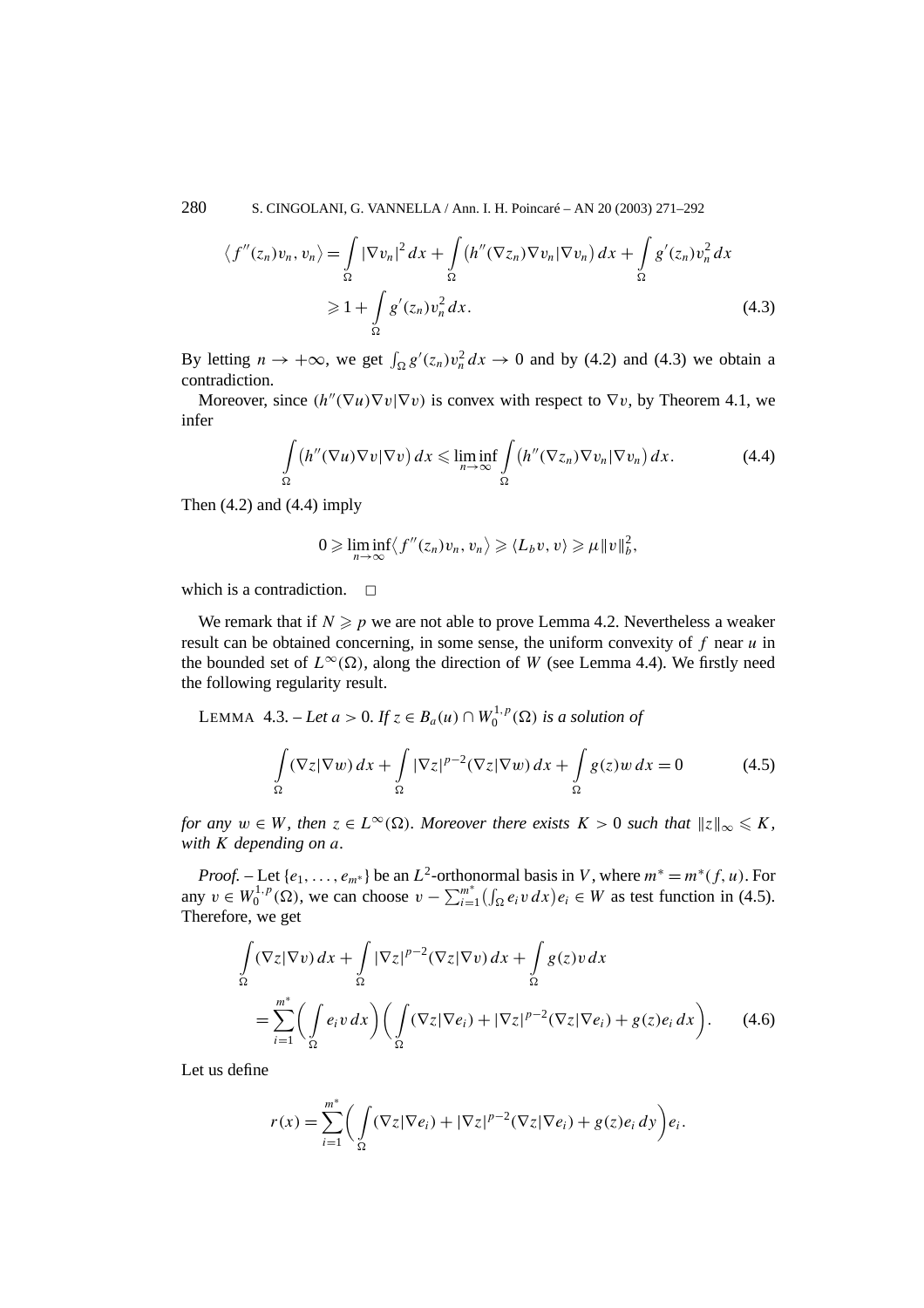By  $(4.6)$ ,  $z(x)$  solves the equation

$$
\int_{\Omega} (\nabla z |\nabla v) dx + \int_{\Omega} |\nabla z|^{p-2} (\nabla z |\nabla v) dx + \int_{\Omega} g(z) v dx = \int_{\Omega} r v dx \qquad (4.7)
$$

for any  $v \in W_0^{1,p}(\Omega)$ . Since  $V \subset L^{\infty}(\Omega)$ , we have  $r(x) \in L^{\infty}(\Omega)$ . Moreover  $||r||_{\infty} \leq C$ where  $C$  is a positive constant depending on  $a$ . Now as in Lemma 2.1, we can choose  $v = \chi_j(z) \in W_0^{1,p}(\Omega)$  as test function in (4.7) and then we get

$$
\int_{\Omega_j} |\nabla z|^p \, dx \leqslant c_1 \int_{\Omega_j} |z|^{q+2} \, dx + c_2 \int_{\Omega_j} |z| \, dx
$$

where  $\Omega_i = \{x \in \Omega: |z(x)| > i\}$ . Applying inequality (3.4) in [13], we conclude *z* ∈ *L*<sup>∞</sup>( $\Omega$ ) and that there exists *K* > 0 such that  $||z||_{\infty} \le K$ , with *K* = *K(a)*.  $\Box$ 

LEMMA 4.4. – Let  $N \geq p$ . For any  $M > 0$  there exist  $r_0 > 0$  and  $C > 0$  such that for  $\langle \sup z \in W_0^{1,p}(\Omega) \cap L^\infty(\Omega)$ , with  $||z||_{\infty} \leqslant M$ ,  $||z - u|| < r_0$ , we have

$$
\langle f''(z)v, v \rangle \geqslant C \|v\|_b^2 \tag{4.8}
$$

*for any*  $v \in W$ *.* 

*Proof.* – By contradiction, we assume that there exist  $M > 0$  and two sequences  $z_n \in$  $W_0^{1,p}(\Omega) \cap L^{\infty}(\Omega)$  and  $v_n \in W \setminus \{0\}$ , such that  $||z_n||_{\infty} \le M$ ,  $||v_n||_{W_0^{1,2}} = 1$ ,  $||z_n - u|| \to 0$ and

$$
\liminf_{n\to\infty} \langle f''(z_n)v_n, v_n\rangle \leqslant 0. \tag{4.9}
$$

There exists  $v \in W$  such that  $v_n$  converges to *v* weakly in  $H_b$  and strongly in  $L^2(\Omega)$ , up to subsequences.

Since  $\{z_n\}$  is bounded in  $L^{\infty}(\Omega)$  and  $g \in C^1(\mathbb{R}, \mathbb{R})$ , we derive

$$
\lim_{n \to \infty} \int_{\Omega} g'(z_n) v_n^2 = \int_{\Omega} g'(u) v^2.
$$
\n(4.10)

Hence, arguing as in Lemma 4.2, by (4.9) and (4.10) we derive  $v \neq 0$  and

 $0 \geqslant \liminf_{n \to \infty} \langle f''(z_n)v_n, v_n \rangle \geqslant \mu ||v||_b^2,$ 

which is a contradiction.  $\Box$ 

In the next lemma we shall prove that *u* is a strict minimum point in the direction of *W*. Precisely the following result holds.

LEMMA 4.5. – *There exist*  $\delta > 0$  *such that for any*  $w \in W \setminus \{0\}$ *, with*  $||w|| \leq \delta$ *, we have*

$$
f(u + w) > f(u). \tag{4.11}
$$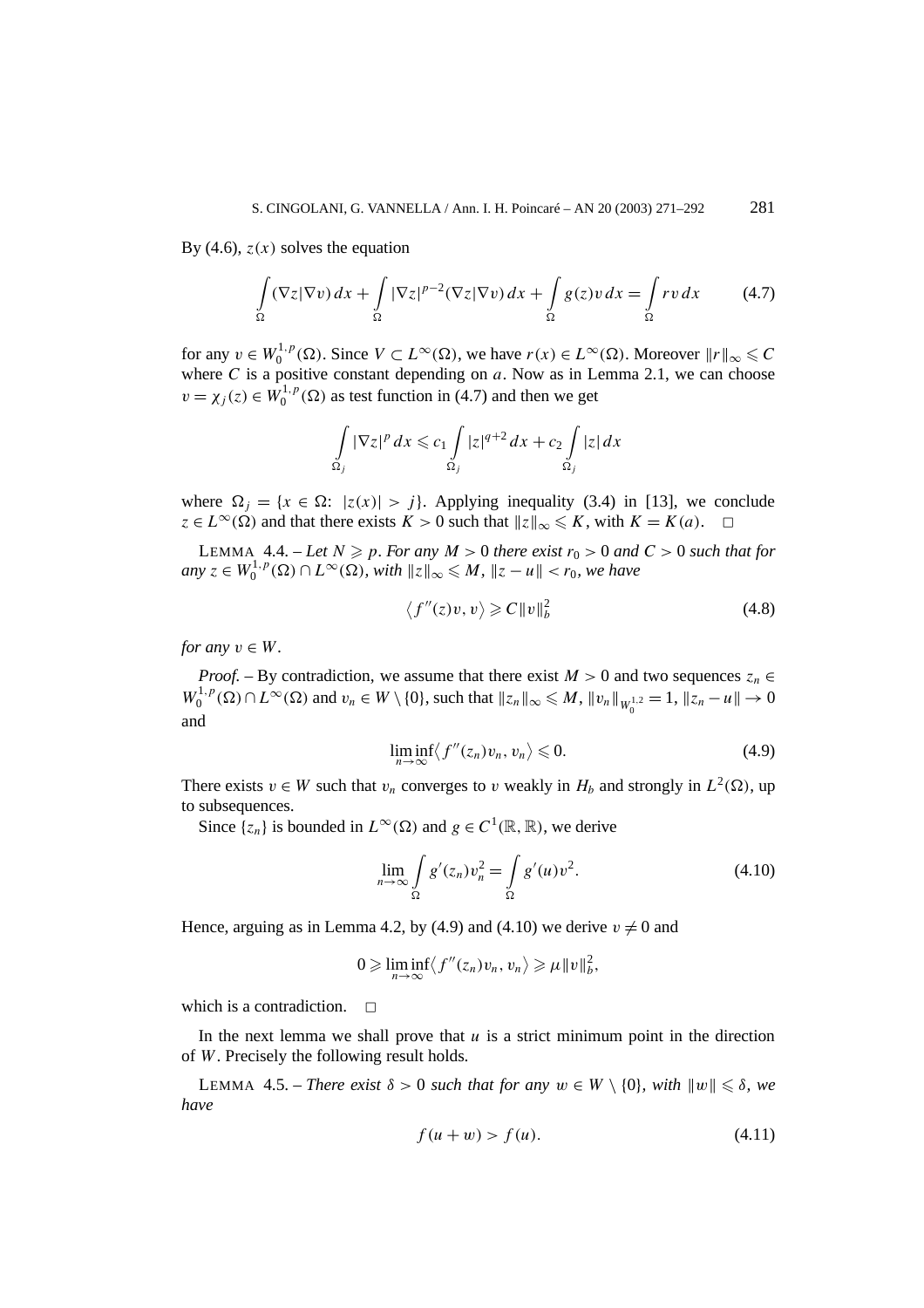*Proof.* – In the case  $N < p$  the thesis immediately follows from Lemma 4.2, with  $\delta = r_0$ . Indeed, for any  $w \in W$ ,  $w \neq 0$  with  $||w|| < r_0$  there exists  $z \in W_0^{1,p}(\Omega)$  with  $\|z - u\| < r_0$  such that

$$
f(u + w) - f(u) = \frac{1}{2} \langle f''(z)w, w \rangle \geq C ||w||_b^2 > 0.
$$

We consider the case  $N \geqslant p$ . By assumption *(g)*, there exist a constant  $c(u) > 0$ , depending on the critical point *u*, and a constant  $d > 0$  such that for any  $x \in \Omega$  and for any  $s \in \mathbb{R}$  we have

$$
|g'(s)| \leq c(u) + d|s - u(x)|^{p^*-2}.
$$
 (4.12)

Now let us define for any  $x \in \Omega$  and for any  $s \in \mathbb{R}$ 

$$
\tilde{g}(x,s) = g(s) + \frac{d}{p^* - 1} |s - u(x)|^{p^* - 2} (s - u(x))
$$

and

$$
\tilde{G}(x,s) = G(s) + \frac{d}{p^{*}(p^{*}-1)}|s - u(x)|^{p^{*}}.
$$

By (4.12) it is immediate to check that

$$
D_s \tilde{g}(x, s) \geq -c(u). \tag{4.13}
$$

As in Lemma 4.3, set  $h(\xi) = \frac{1}{p} |\xi|^p$  for any  $\xi \in \mathbb{R}^N$ . Obviously there exist  $C_1 > 0$  and  $C_2 > 0$  such that  $|h''(\xi)| \leq C_1 |\xi|^{p-2}$  for any  $\xi \in \mathbb{R}^N$  and  $|h''(\xi_1 - \xi_2)| \leq C_2 (|\xi_1|^{p-2} +$  $|\xi_2|^{p-2}$ ) for any  $\xi_1, \xi_2 \in \mathbb{R}^N$ .

Now let us fix  $\varepsilon > 0$  such that

$$
1 - C_2 \varepsilon - C_2 \varepsilon ||\nabla u||_{\infty}^{p-2} \geq 1/2, \qquad \mu - 2C_2 \varepsilon ||\nabla u||_{\infty}^{p-2} \geq \mu/2. \tag{4.14}
$$

Moreover let us define the functional  $t_{\varepsilon}: W_0^{1,p}(\mathbb{R}^N) \to \mathbb{R}$  by setting

$$
t_{\varepsilon}(v) = \frac{\varepsilon}{p} \int_{\Omega} |\nabla v - \nabla u|^p dx - \frac{d}{p^*(p^*-1)} \int_{\Omega} |v - u|^{p^*} dx, \quad v \in W_0^{1,p}(\Omega)
$$

and let us set

$$
\tilde{f}(v) = f(v) - t_{\varepsilon}(v), \quad v \in W_0^{1,p}(\Omega).
$$

Firstly, we observe that there exist  $\gamma > 0$  and  $\varepsilon' > 0$  such that

$$
t_{\varepsilon}(v) \geqslant \varepsilon' \int\limits_{\Omega} |\nabla v - \nabla u|^p \, dx \tag{4.15}
$$

for any  $v \in W_0^{1,p}(\Omega)$  such that  $\|v - u\| \leq \gamma$ .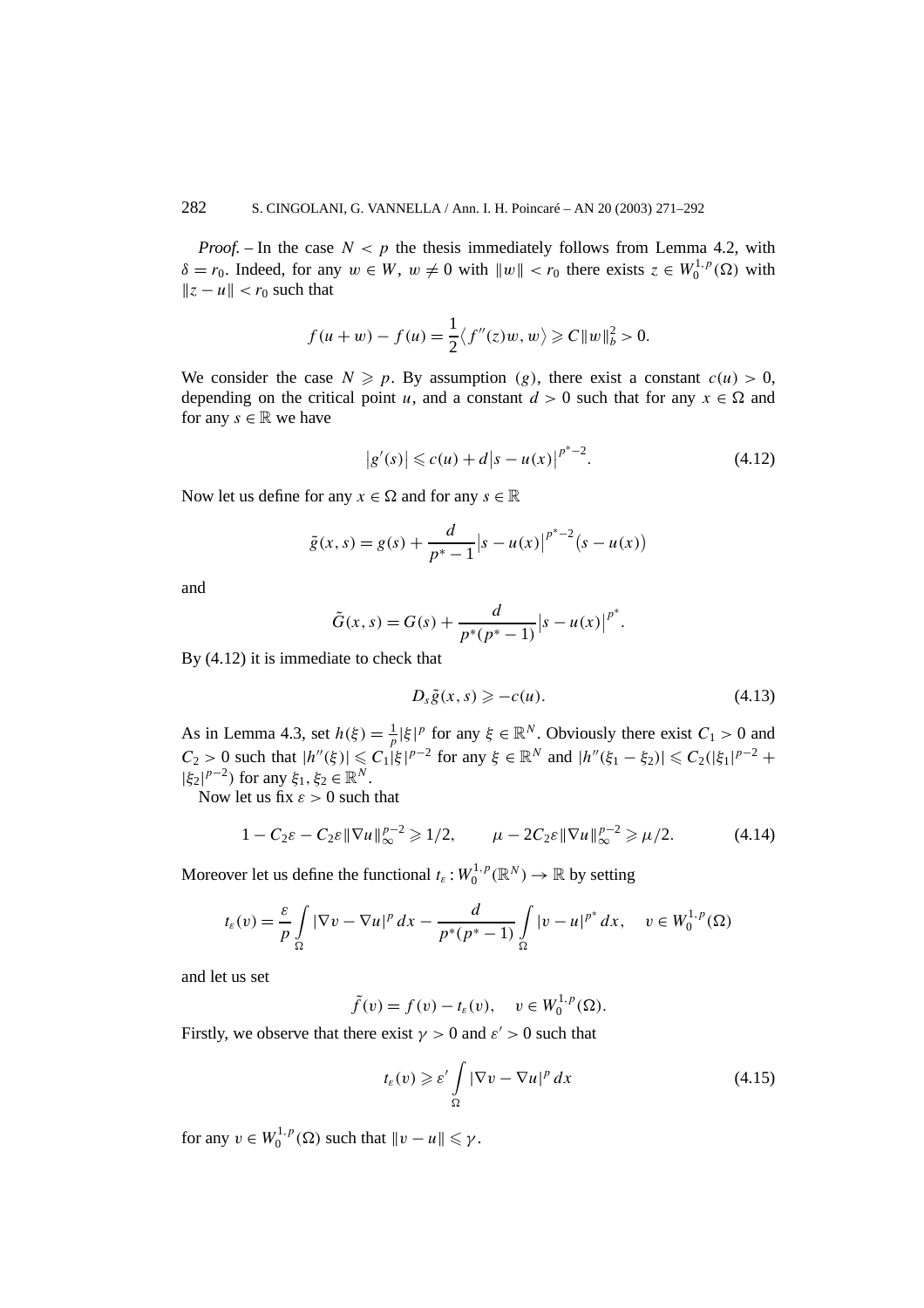Now we shall prove that there exist  $\sigma > 0$ ,  $\tilde{C} > 0$  such that for any  $z \in W_0^{1,p}(\Omega)$  with  $||z - u||$  ≤ σ we have

$$
\langle \tilde{f}''(z)v, v \rangle \geqslant \tilde{C} \|v\|_b^2 \tag{4.16}
$$

for any  $v \in W$ . By contradiction, we assume that there exist two sequences  $z_n \in W_0^{1,p}(\Omega)$ and  $v_n \in W \setminus \{0\}$ , such that  $||v_n||_{W_0^{1,2}} = 1$ ,  $||z_n - u|| \to 0$  and

$$
\liminf_{n \to \infty} \langle \tilde{f}''(z_n) v_n, v_n \rangle \leq 0. \tag{4.17}
$$

There exists  $v \in W$  such that  $v_n$  converges to *v* weakly in  $H_b$  and strongly in  $L^2(\Omega)$ , up to subsequences. Firstly we prove that  $v \neq 0$ . By contradiction we assume that  $v = 0$ . By  $(4.13)$  we have

$$
\langle \tilde{f}''(z_n)v_n, v_n \rangle = \int_{\Omega} |\nabla v_n|^2 dx + \int_{\Omega} (h''(\nabla z_n) \nabla v_n | \nabla v_n) dx
$$
  
\n
$$
- \varepsilon \int_{\Omega} (h''(\nabla z_n - \nabla u) \nabla v_n | \nabla v_n) dx + \int_{\Omega} \tilde{g}'(x, z_n) v_n^2 dx
$$
  
\n
$$
\geq 1 + (1 - C_2 \varepsilon) \int_{\Omega} |\nabla z_n|^{p-2} |\nabla v_n|^2 dx
$$
  
\n
$$
- C_2 \varepsilon ||\nabla u||_{\infty}^{p-2} \int_{\Omega} |\nabla v_n|^2 dx - c(u) \int_{\Omega} v_n^2 dx
$$
  
\n
$$
\geq 1 - \varepsilon C_2 ||\nabla u||_{\infty}^{p-2} - c(u) \int_{\Omega} v_n^2 dx.
$$
 (4.18)

Since  $v_n \to 0$  in  $L^2(\Omega)$  and (4.14) holds, we derive that (4.18) contradicts (4.17) as  $n \rightarrow +\infty$  and thus  $v \neq 0$ .

Furthermore by (4.13), we also infer that

$$
\int_{\Omega} g'(u)v^2 dx \leq \liminf_{n \to \infty} \int_{\Omega} \tilde{g}'(x, z_n)v_n^2.
$$
\n(4.19)

Applying Theorem 4.1, by (4.19) and (4.14) we have

$$
0 \geqslant \liminf_{n \to \infty} \langle \tilde{f}''(z_n)v_n, v_n \rangle
$$
  
\n
$$
\geqslant \liminf_{n \to \infty} \Biggl( \int_{\Omega} \Biggl( 1 - \varepsilon C_2 |\nabla u|^{p-2} \Big) |\nabla v_n|^2 dx + \int_{\Omega} \Biggl( 1 - \varepsilon C_2 |\nabla z_n|^{p-2} |\nabla v_n|^2 dx \Biggr)
$$
  
\n
$$
+ (p-2) \int_{\Omega} |\nabla z_n|^{p-4} |(\nabla z_n |\nabla v_n)|^2 dx + \int_{\Omega} \tilde{g}'(x, z_n) v_n^2 dx \Biggr)
$$
  
\n
$$
\geqslant \Bigl( 1 - 2\varepsilon C_2 ||\nabla u||_{\infty}^{p-2} \Bigr) \int_{\Omega} |\nabla v|^2 dx + \int_{\Omega} \Bigl( h''(\nabla u) \nabla v | \nabla v \Bigr) dx + \int_{\Omega} g'(u) v^2 dx
$$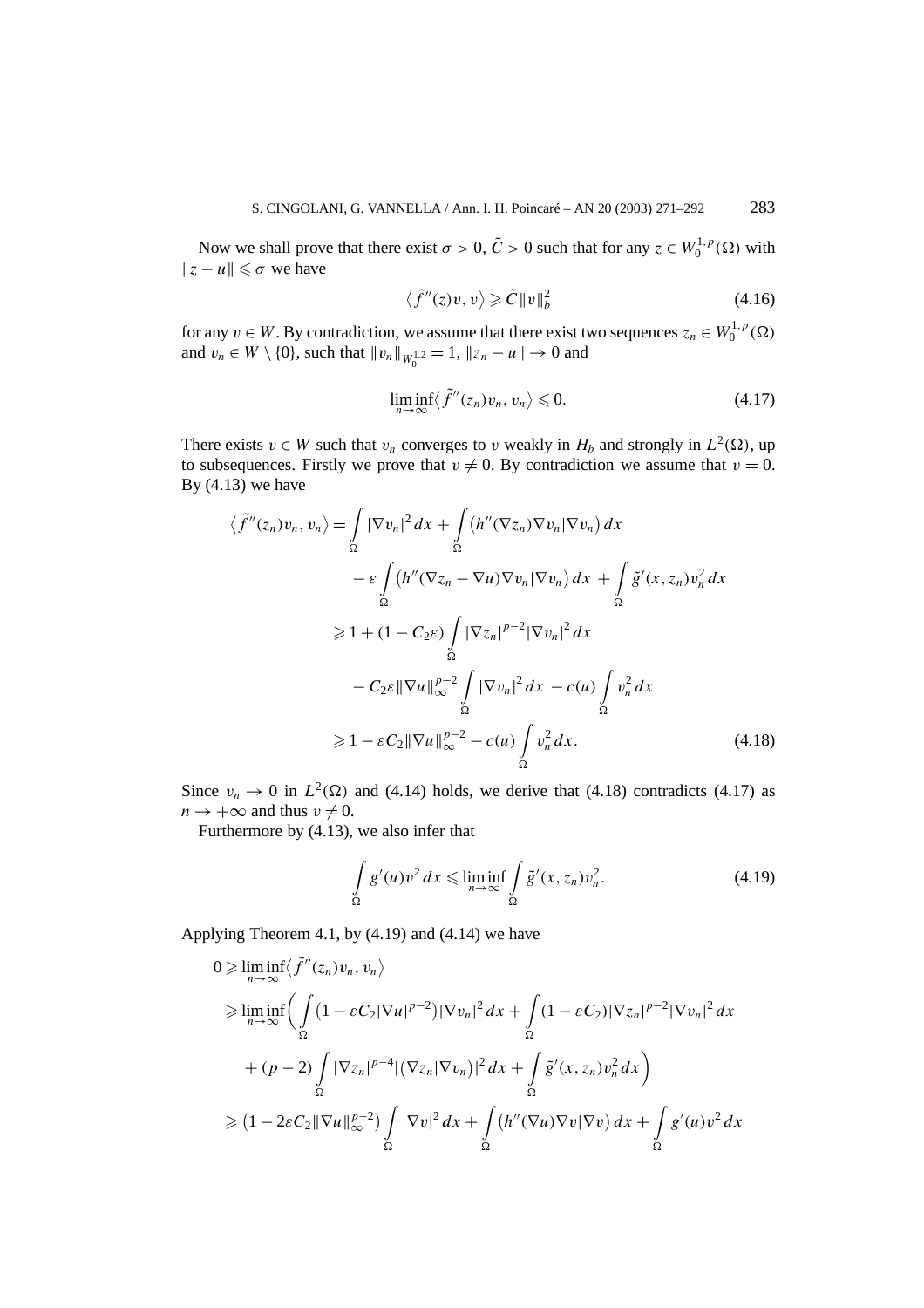284 S. CINGOLANI, G. VANNELLA / Ann. I. H. Poincaré – AN 20 (2003) 271–292

$$
= \langle L_b v, v \rangle - 2\varepsilon C_2 \|\nabla u\|_{\infty}^{p-2} \int\limits_{\Omega} |\nabla v|^2 \geqslant \mu \|v\|_b^2 - \frac{\mu}{2} \int\limits_{\Omega} |\nabla v|^2 \geqslant \frac{\mu}{2} \|v\|_b^2
$$

which is a contradiction.

At this point, for any  $w \in W$  with  $||w|| \leq \min\{\gamma, \sigma\}$  we have

$$
f(u + w) - f(u) = t_{\varepsilon}(u + w) + \tilde{f}(u + w) - \tilde{f}(u).
$$
 (4.20)

Moreover for any  $w \in W$  with  $||w|| \leq \min\{\gamma, \sigma\}$  there exists  $z \in W_0^{1,p}(\Omega)$  with  $||z - z||$  $u \parallel \leq m$ *in*{*γ*, *σ*} such that

$$
\tilde{f}(u+w) - \tilde{f}(u) = \frac{1}{2} \langle \tilde{f}''(z)w, w \rangle
$$

and by (4.16)

$$
\tilde{f}(u+w) - \tilde{f}(u) \ge \tilde{C} \|w\|_b^2 \tag{4.21}
$$

where  $\tilde{C}$  is a suitable positive constant. Finally by (4.15), (4.20) and (4.21) we get  $(4.11)$ .  $\Box$ 

Now we are ready to prove the following crucial result.

LEMMA 4.6. – *There exist*  $r \in ]0, \delta[$  *and*  $\rho \in ]0, r[$  *such that for any*  $v \in V \cap \overline{B}_p(0)$ *there exists one and only one*  $\bar{w} \in W \cap B_r(0) \cap L^\infty(\Omega)$  *such that for any*  $z \in W \cap \overline{B}_r(0)$ *we have*

$$
f(v + \bar{w} + u) \leqslant f(v + z + u). \tag{4.22}
$$

*Moreover*  $\bar{w}$  *is the only element of*  $W \cap \overline{B}_r(0)$  *such that* 

$$
\langle f'(u+v+\bar{w}), z \rangle = 0 \qquad \forall z \in W.
$$

*Furthermore u is the only critical point of*  $B_r(u)$  *and*  $B_r(u) \subset f^{c+1}$ .

*Proof.* – We begin to consider the case  $N \geq p$ . Since *u* is an isolated critical point of *f* and *f* is continuous, we can fix  $0 < a < \delta$  such that *u* is the only critical point of *f* in  $B_a(u)$  and  $B_a(u) \subset f^{c+1}$ . By Lemma 4.3, if  $z \in B_a(u)$  is a solution of  $\langle f'(z), w \rangle = 0$ for any  $w \in W$ , then  $z \in L^{\infty}(\Omega)$  and  $||z||_{\infty} \leq M$  where  $M > 0$  is a positive constant, depending on *a*. Now by Lemma 4.4, in correspondence of 2*M*, there exists  $r_0 \in ]0, a[$ and  $C > 0$  such that (4.8) holds.

Now let  $r \in ]0, \frac{r_0}{3}$ . Firstly, we notice that *f* is sequentially lower semicontinuous with respect to the weak topology of  $W_0^{1,p}(\Omega)$ . Therefore let us fix  $v \in V \cap B_r(0)$ , there exists a minimum point  $\bar{w} \in W \cap \overline{B_r}(0)$  of the function  $w \in W \cap \overline{B_r}(0) \mapsto f(u+v+w)$ .

We shall prove that there exists  $\rho \in ]0, r[$  such that for any  $v \in V \cap \overline{B}_\rho(0)$  we have

$$
\inf\{f(u+v+w): w \in W, \|w\| = r\} > f(u+v). \tag{4.23}
$$

Arguing by contradiction, we assume that there exist a sequence  $\{w_n\}$  in  $W \cap \partial B_r(0)$ and a sequence  $\{v_n\}$  in *V* with  $\|v_n\| \to 0$  as  $n \to +\infty$  such that

$$
f(u+v_n+w_n)\leqslant f(u+v_n). \tag{4.24}
$$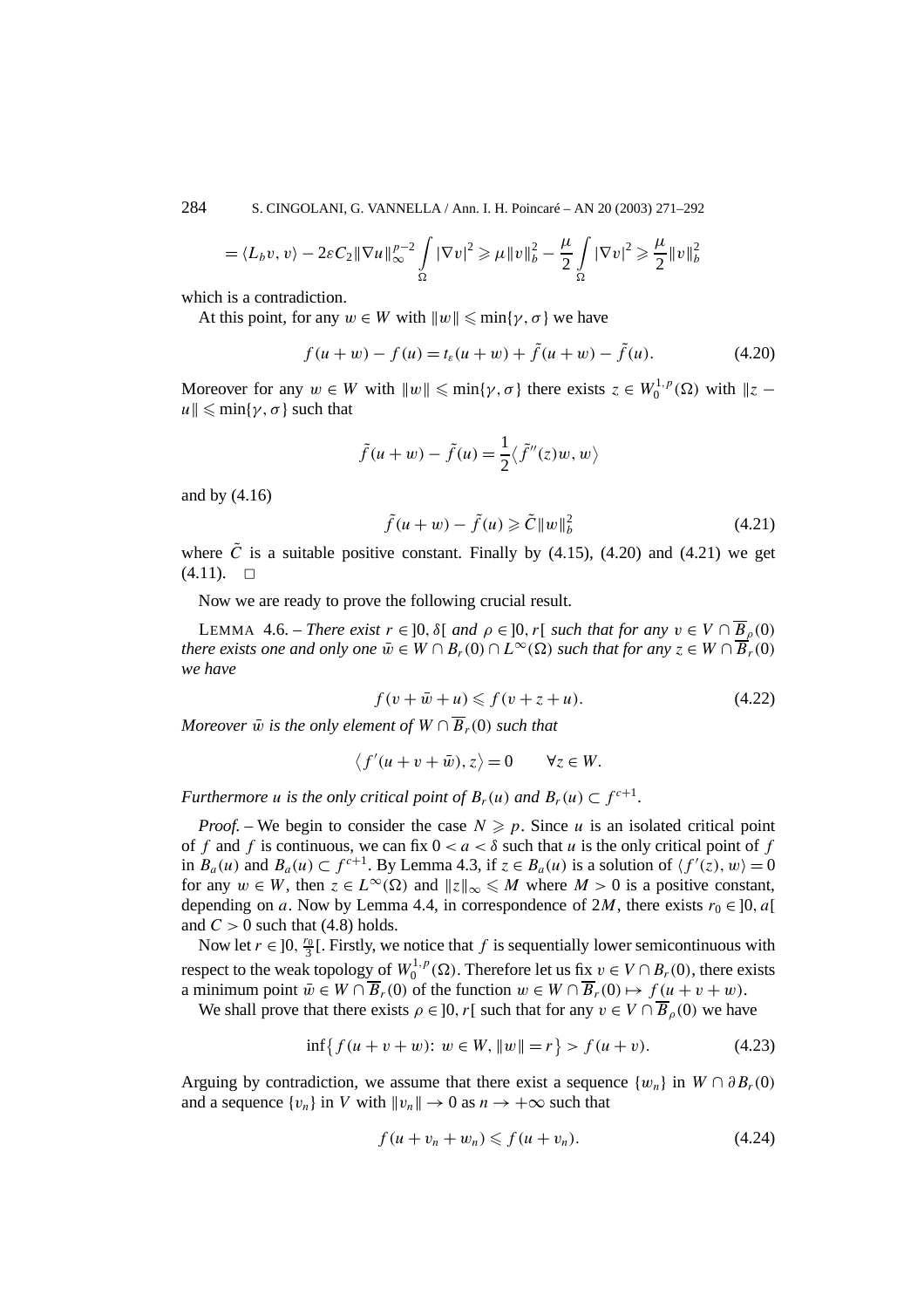Since  $\{w_n\}$  is bounded, there exists  $\tilde{w} \in W$  such that  $w_n$  weakly converges to  $\tilde{w}$  in  $W_0^{1,p}(\Omega)$ .

By Lemma 4.5, 0 is the unique minimum point of the function  $w \in W \cap \overline{B}_r(0) \mapsto$  $f(u + w)$ , therefore we have

$$
f(u) \leqslant f(u + \tilde{w}).\tag{4.25}
$$

By  $(4.24)$  and  $(4.25)$ , it follows that

$$
f(u) = f(u + \tilde{w}) = \lim_{n \to +\infty} f(u + v_n + w_n).
$$
 (4.26)

In particular by (4.26)

$$
\lim_{n \to +\infty} \int_{\Omega} |\nabla u + \nabla v_n + \nabla w_n|^p \, dx = \int_{\Omega} |\nabla u + \nabla \tilde{w}|^p \, dx \tag{4.27}
$$

and thus  $\{w_n\}$  converges to  $\tilde{w}$  strongly in  $W_0^{1,p}(\Omega)$ . It follows that  $\|\tilde{w}\| = r$  which contradicts (4.26).

As a consequence we infer that there exists  $\rho \in ]0, r[$  such that for any  $v \in V \cap \overline{B}_o(0)$ , (4.23) holds. Therefore we have that for any  $v \in V \cap \overline{B}_o(0)$  the minimum point  $\overline{w}$ belongs to  $W \cap B_r(0)$  and then  $\langle f'(u + v + \bar{w}), z \rangle = 0$  for any  $z \in W$ . Moreover by Lemma 4.3,  $\bar{w} \in L^{\infty}(\Omega)$  and  $||u + v + \bar{w}||_{\infty} \le M$ . Now we shall prove that for any fixed  $v \in V \cap \overline{B}_\rho(0)$ , the minimum point  $\overline{w}$  is unique.

In fact, we shall prove even more, namely that  $\bar{w}$  is the only element of  $W \cap \overline{B}_r(0)$ such that

$$
\langle f'(u+v+\bar{w}), z \rangle = 0 \quad \forall z \in W.
$$

By contradiction, we suppose that there exist  $w_1, w_2 \in W \cap B_r(0) \cap L^{\infty}(\Omega)$ ,  $w_1 \neq w_2$ such that  $\langle f'(u + v + w_1), z \rangle = 0$  and  $\langle f'(u + v + w_2), z \rangle = 0$  for any  $z \in W$ .

*We* notice that  $||v + w_1 + t(w_2 - w_1)|| = ||v + w_1(1 - t) + w_2|| \le 3r$  for any  $t \in [0, 1]$ and then  $\|v + w_1 + t(w_2 - w_1)\| \leq 3r < r_0$  for any  $t \in [0, 1]$ . Furthermore we have  $||u + v + w_1 + t(w_2 - w_1)||_{∞}$  ≤ 2*M*. Therefore, by (4.8), we deduce

$$
0 = \langle f'(u+v+w_1) - f'(u+v+w_2), w_1 - w_2 \rangle
$$
  
= 
$$
\int_0^1 \langle f''(u+v+w_1+t(w_2-w_1))(w_1-w_2), w_1 - w_2 \rangle dt > 0.
$$

The claim is proved.

In the case  $N < p$  the proof is easier and the thesis immediately follows by Lemma 4.2, arguing as before.  $\Box$ 

#### **5. Proof of the main result**

We can define the map  $\psi : v \in V \cap \overline{B}_\rho(0) \mapsto \overline{w} \in W \cap B_r(0)$  where  $\overline{w}$  is the unique minimum point of the function  $w \in W \cap \overline{B}_r(0) \mapsto f(u+v+w)$ .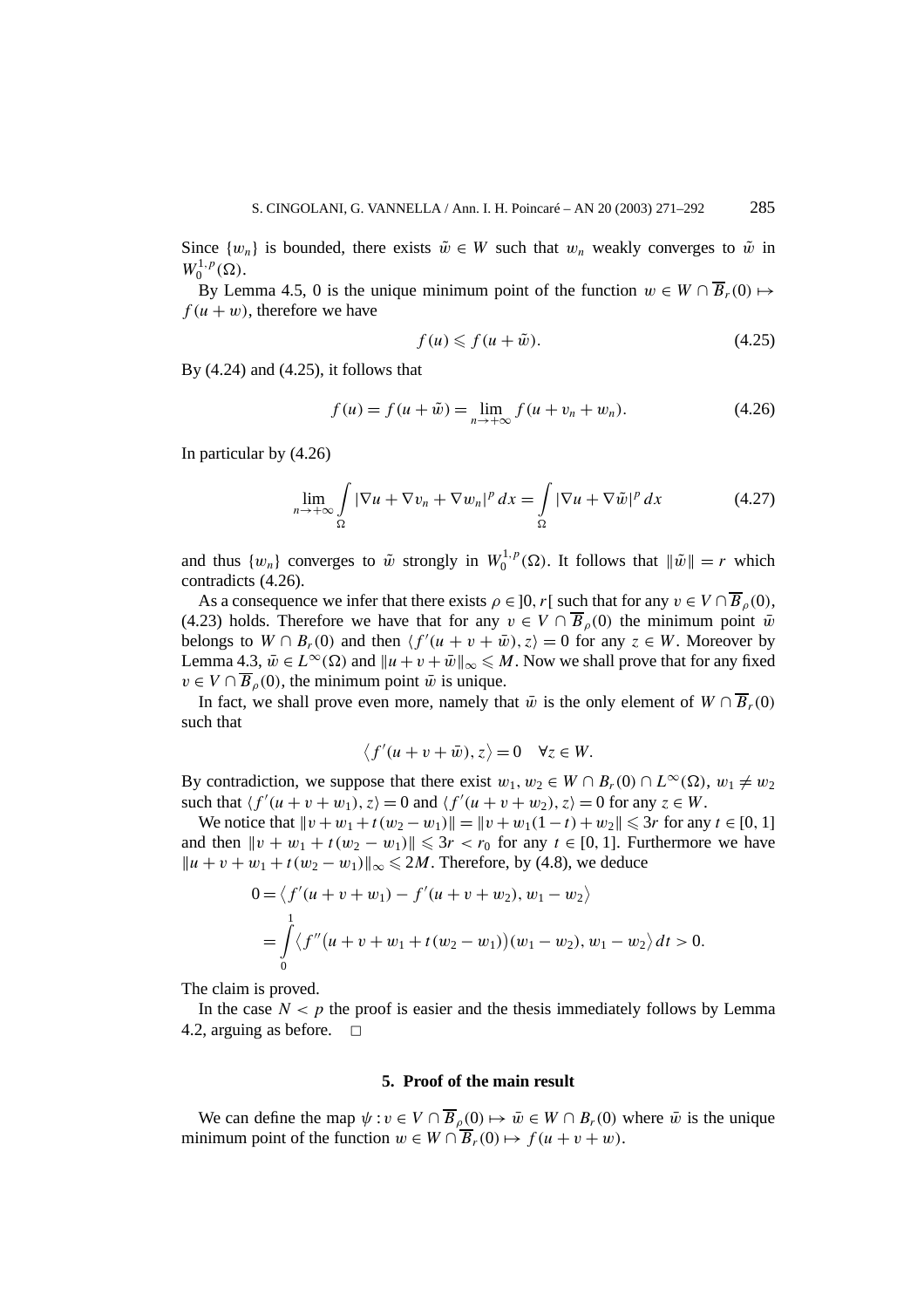By Lemma 4.6, for any  $v \in V \cap \overline{B}_\rho(0)$  and  $w \in W \cap B_r(0)$ ,  $w = \psi(v)$  if and only if  $\langle f'(u+v+w), z \rangle = 0$  for any  $z \in W$ .

Now we shall prove that  $\psi$  is a continuous map. Let  $\{v_n\}$  be a sequence in  $V \cap \overline{B}_n(0)$ such that  $v_n$  converges strongly to  $v \in V$  as  $n \to +\infty$ . Since  $\psi(v_n)$  is bounded in  $W_0^{1,p}(\Omega)$ , then  $\psi(v_n)$  weakly converges to  $w \in W$ . Let us prove that  $w = \psi(v)$ . Firstly we notice that

$$
f(u + v_n + \psi(v_n)) \leqslant f(u + v_n + z) \tag{5.1}
$$

for any  $n \in \mathbb{N}$  and  $z \in W \cap \overline{B}_r(0)$ . Therefore, by (5.1), we have

$$
f(u + v + w) \leq \liminf_{n \to +\infty} f(u + v_n + \psi(v_n))
$$
  
\n
$$
\leq \limsup_{n \to +\infty} f(u + v_n + z) = f(u + v + z)
$$
 (5.2)

for any  $z \in W \cap \overline{B_r}(0)$ . As a consequence we deduce  $w = \psi(v)$ . Moreover by (5.2) we deduce

$$
\lim_{n \to +\infty} f(u + v_n + \psi(v_n)) = f(u + v + \psi(v))
$$
\n(5.3)

and so  $\|\psi(v_n)\| \to \|\psi(v)\|$ , as  $n \to +\infty$ , which proves that  $\psi$  is a continuous map.

At this point we define the map  $\phi: V \cap \overline{B}_\rho(0) \to \mathbb{R}$  setting  $\phi(v) = f(u + v + \psi(v));$ *φ* is a continuous map. Furthermore let us set

$$
Y = \{u + v + \psi(v): v \in V \cap \overline{B}_{\rho}(0)\}.
$$

Since  $\psi$  is a continuous map and  $\psi(0) = 0$ , it follows that the pair  $(\phi^c, \phi^c \setminus \{0\})$  is homeomorphic to  $((f_{|Y})^c, (f_{|Y})^c \setminus \{u\})$ , where

$$
\phi^c = \{ v \in V \cap \overline{B}_{\rho}(0): f(u + v + \psi(v)) \leq c \}
$$

and

$$
(f_{|Y})^c = \{u + v + \psi(v): v \in V \cap \overline{B}_{\rho}(0), f(u + v + \psi(v)) \leq c\}.
$$

Therefore we have

$$
C_j(\phi, 0) = C_j(f_{|Y}, u). \tag{5.4}
$$

Now our aim is to show that

$$
C_j(f, u) = C_j(f|_Y, u)
$$
\n
$$
(5.5)
$$

since this permits to complete the proof of Theorems 1.1 and 1.2 as follows.

*Proof of Theorem 1.1. –* First of all Lemma 3.2 and Eq. (3.2) assure that *m(f, u)* is finite. Moreover as *u* is a local isolated maximum of *f* along the finite dimensional space  $V = H^-$ , we deduce, by construction, that 0 is a local maximum of  $\phi$  in *V*. Therefore  $C_i(\phi, 0) \cong \mathbb{K}$ , if  $j = \dim V = m(f, u)$  and  $C_i(\phi, 0) = \{0\}$  for any  $j \neq m(f, u)$ . Finally, by (5.4), (5.5) we deduce  $C_i(f, u) = C_i(\phi, 0)$  and the thesis follows.  $\Box$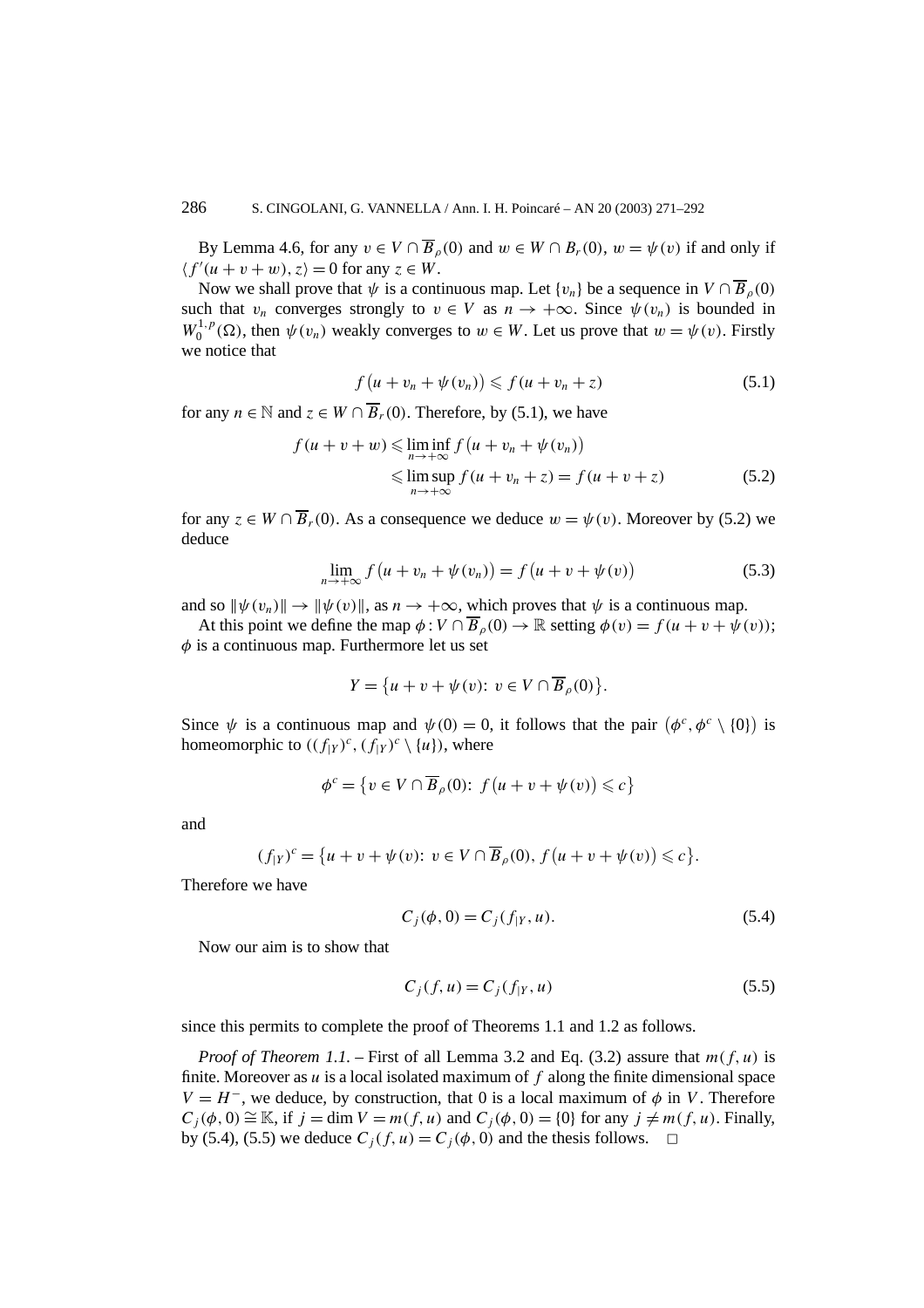*Proof of Theorem 1.2.* – Lemma 3.2 and Eq. (3.2) assure that  $m(f, u)$  and  $m^*(f, u)$ are finite. From Theorem 2.6, due to Lancelotti [14], we have that  $C_q(f, u) = \{0\}$  for any  $q \leq m(f, u) - 1$ . On the other hand, we infer  $C_j(\phi, 0) = \{0\}$  for any  $j > \dim V =$  $m^*(f, u)$ . By (5.4), (5.5) we deduce  $C_i(f, u) = C_i(\phi, 0)$  and the thesis follows.

In order to prove relation (5.5) it is useful to distinguish again between the two cases  $N < p$  and  $N \geq p$ , treating them separately in the two following subsections.

#### **5.1.** Case  $N < p$

For convenience, let us set

$$
U = u + (V \cap \overline{B}_{\rho}(0)) + (W \cap \overline{B}_{r}(0)).
$$

We shall prove that

$$
\left((f_{|Y})^c,(f_{|Y})^c\setminus\{u\}\right)
$$

is a deformation retract of

$$
(f^c \cap U, f^c \cap U \setminus \{u\}).
$$

Set  $A = f^c \cap U$  and  $B = f^c \cap U \setminus \{u\}$ , let us define

$$
\gamma(t, u + v + w) = u + v + w + t(\psi(v) - w)
$$

where  $t \in [0, 1]$  and  $x = u + v + w \in A$ . By (4.1),  $f(\gamma(t, x)) \leq c$  for any  $t \in [0, 1]$  and  $x \in A$ , so that  $\gamma$ : [0, 1]  $\times A \rightarrow A$  is well posed. Moreover it is easy to see that  $\gamma$  is continuous,  $\gamma(0, \cdot) = id_A$ ,  $\gamma(1, A) \subset (f_{|Y})^c$  and for any  $t \in [0, 1]$ ,  $\gamma(t, \cdot)_{|(f_{|Y})^c} = id_{(f_{|Y})^c}$ . Furthermore, since 0 is the minimum point of the function  $w \mapsto f(u + w)$ , we can deduce that for any  $t \in [0, 1]$ ,  $\gamma(t, B) \subset B$ , and that  $\gamma(1, B) \subset (f_{|Y})^c \setminus \{u\}.$ 

Thus we can conclude that

 $H^{j}(f_{|Y}^c, f_{|Y}^c \setminus \{u\})$ 

is isomorphic to

$$
H^j(f^c \cap U, f^c \cap U \setminus \{u\})
$$

and by the definition of critical groups and Remark 2.2 we derive (5.5).

#### **5.2.** Case  $N \geqslant p$

In this case (4.1) is not verified, so that, following the notations of the previous subsection, it can happen that  $f(\gamma(t, x)) > c$  for some  $(t, x) \in ]0, 1[ \times (f^c \cap U)]$ .

In order to overcome this difficulty, we basically follow the ideas of Second Deformation Lemma (cf. [5,6]), modifying them for our use. We report here the main passages for the convenience of the reader.

First of all, for each  $z \in U$  let us define

$$
\alpha(z) = \sup_{w \in W \setminus \{0\}} \frac{\langle f'(z), w \rangle}{\|w\|}.
$$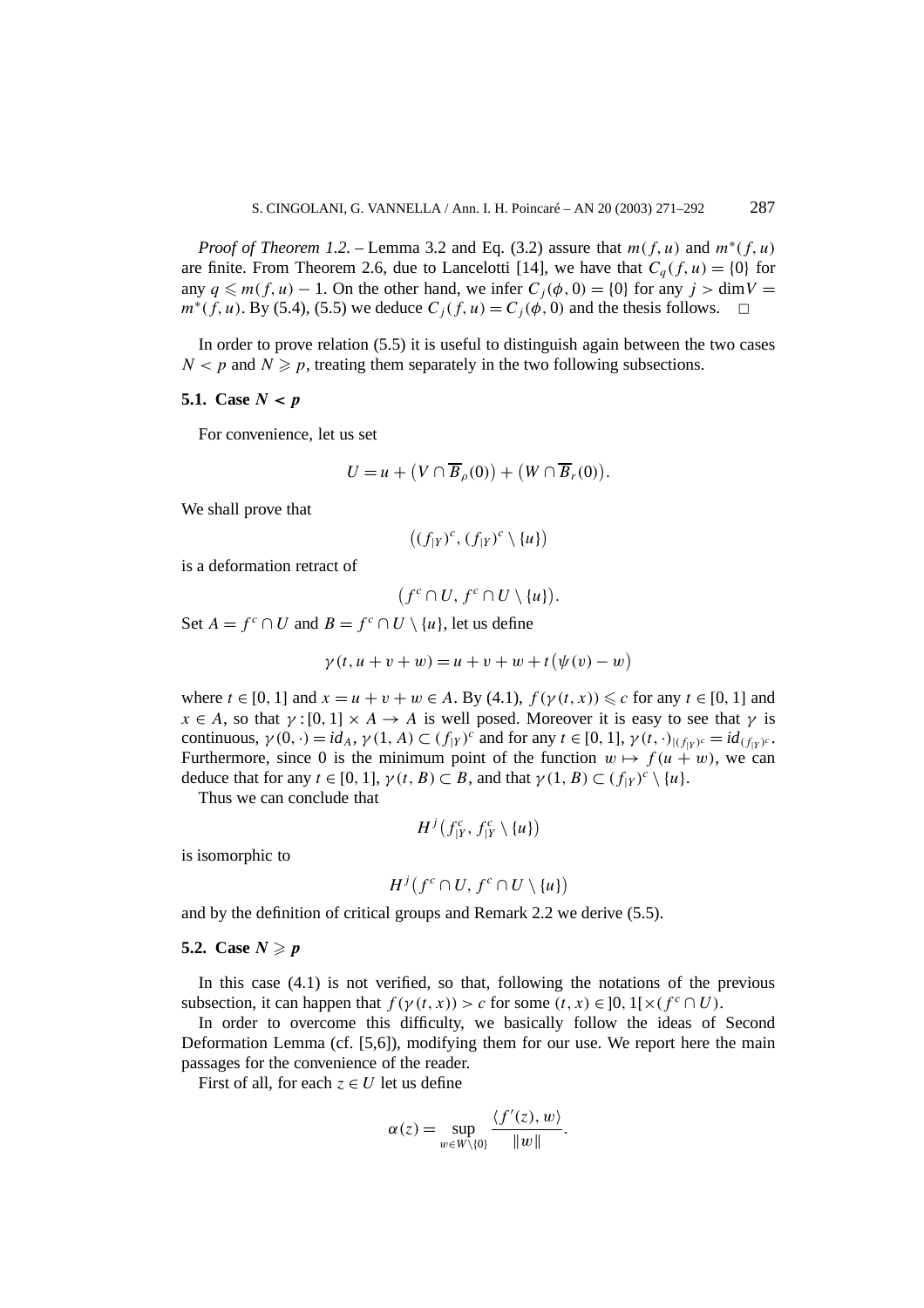From continuity of  $f'$  we get that  $\alpha: U \to \mathbb{R}$  is continuous too. Moreover we know from Lemma 4.6 that, for each  $z \in U$ ,  $\alpha(z) = 0 \Leftrightarrow z \in Y$ .

By standard arguments, concerning the construction of a pseudogradient vector field, we can obtain the following lemma (see e.g., [15]).

LEMMA 5.1. – *Set*  $U^* = U \setminus Y$ , there exists a locally Lipschitz continuous vector field  $X: U^* \to W$  *such that, for each*  $z \in U^*$ 

- $(1)$   $||X(z)|| \leq 2\alpha(z)$ ,
- (2)  $\langle f'(z), X(z) \rangle \geq \alpha^2(z)$ *.*

The existence of the vector field *X* gives a decreasing flow for *f* which is in the direction of *W*. In fact the following Cauchy problem

$$
\begin{cases} \dot{\sigma}(t) = -X(\sigma(t)), \\ \sigma(0) = z_0 \in U^* \end{cases}
$$

is locally solvable, and the function  $t \mapsto f(\sigma(t))$  is decreasing, as

$$
\frac{d}{dt}f(\sigma(t)) = \langle f'(\sigma(t)), \dot{\sigma}(t) \rangle = -\langle f'(\sigma(t)), X(\sigma(t)) \rangle < -\alpha^2(\sigma(t)).
$$
\n(5.6)

Next lemma states a sort of (P.S.) condition for *f* in the direction of *W*.

LEMMA 5.2. – *For any sequence*  $\{z_n\} \subset U$  *such that*  $\alpha(z_n) \to 0$ *, as*  $n \to +\infty$ *, there is a convergent subsequence.*

*Proof.* – Let  $\{e_1, \ldots, e_{m^*}\}$  be an  $L^2$ -orthonormal basis in *V*, where  $m^* = m^*(f, u)$ , and let  $P_W$ :  $W_0^{1,p}(\Omega) \to W$  be the projection on *W*. For any  $z \in W_0^{1,p}(\Omega)$ 

$$
\langle f'(z_n), z \rangle = \langle f'(z_n), P_W(z) \rangle + \sum_{i=1}^{m^*} \int_{\Omega} \alpha_n^i e_i z \, dx,
$$

where  $\alpha_n^i = \langle f'(z_n), e_i \rangle$ . As  $\{z_n\}$  is bounded and  $\alpha(z_n) \to 0$ , we have that  $f'(z_n)$  converges to  $h: W_0^{1,p}(\Omega) \to \mathbb{R}$ , defined by  $h(z) = \sum_{i=1}^{m^*} \alpha_i \int_{\Omega} e_i z dx$  for any  $z \in W_0^{1,p}(\Omega)$ , where  $\alpha_n^i \to \alpha_i \in \mathbb{R}$ . Moreover we notice that  $f' = A + B$  where  $A, B: W_0^{1,p}(\Omega) \to$  $W^{-1,p'}(\Omega)$  are defined as follows

$$
\langle A(z), \zeta \rangle = \int_{\Omega} \left( |\nabla z|^{p-2} (\nabla z | \nabla \zeta) + (\nabla z | \nabla \zeta) \right) dx,
$$
  

$$
\langle B(z), \zeta \rangle = \int_{\Omega} g(z) \zeta dx, \quad \forall z, \zeta \in W_0^{1, p}(\Omega).
$$

As *A* is an invertible map with continuous inverse (cf. Theorem 5 in [2]) and *B* is compact, we obtain the convergence up to subsequences of  $\{z_n\}$ .

COROLLARY 5.3. – *If*  $\overline{A} \subset U^*$ , then there exists  $\varepsilon > 0$  such that  $\inf_{z \in A} \alpha(z) > \varepsilon$ *where*  $\overline{A}$  *is the closure of A.*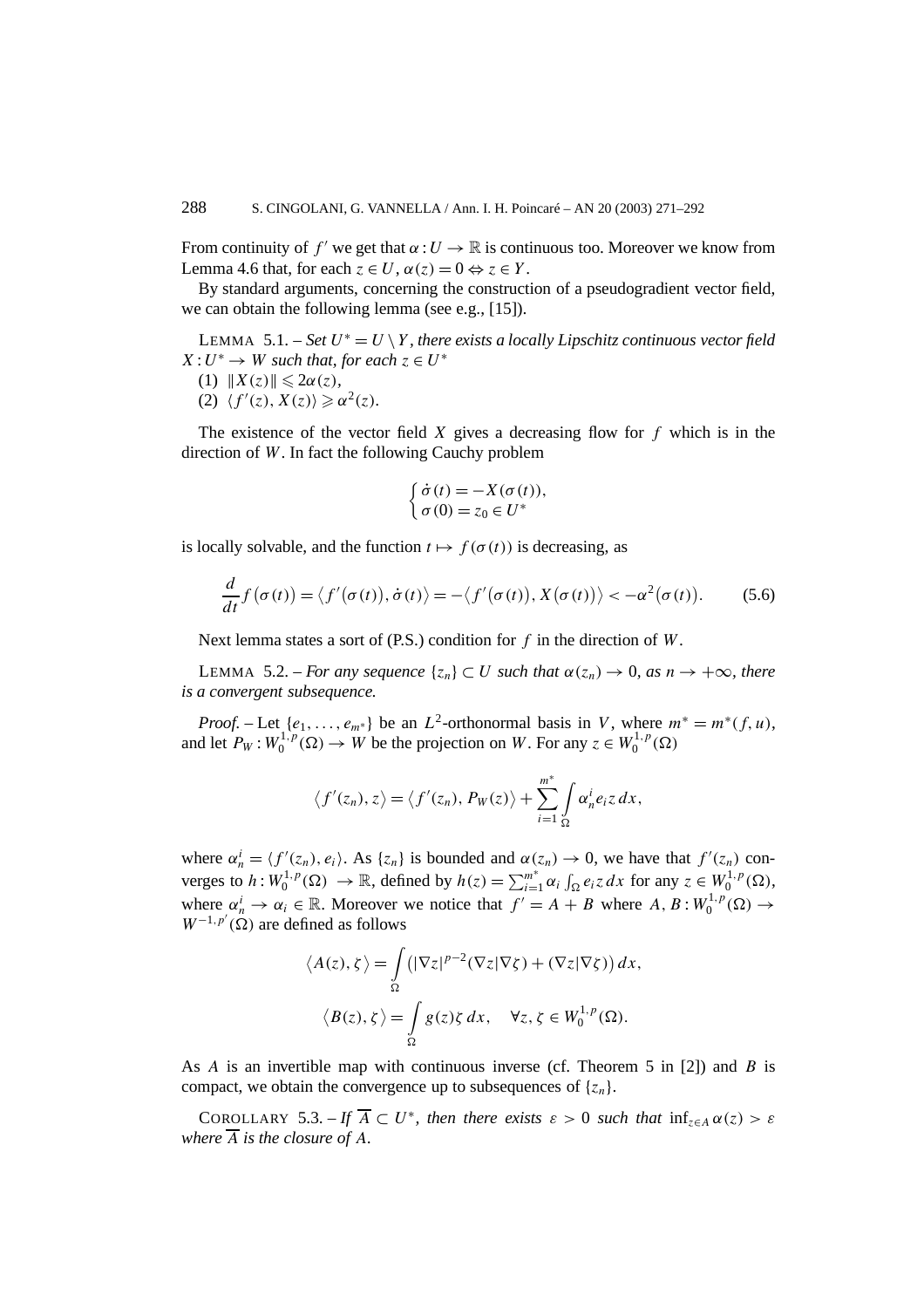*Proof.* – By contradiction, let *A* be a set such that  $\overline{A} \subset U^*$  and  $\{z_n\} \subset A$  a sequence such that  $\alpha(z_n) \to 0$ , as  $n \to +\infty$ . By Lemma 5.2  $z_n \to z \in \overline{A} \subset U^*$ , while, by continuity of  $\alpha$ ,  $\alpha(z) = 0$ , which contradicts the definition of  $U^*$ .  $\Box$ 

Now let us define  $\gamma$  :  $[0, 1] \times (f^c \cap U) \rightarrow U$  so that  $\gamma(t, u + v + w) = u + v + v$  $(1 - t)w + t\psi(v)$ . The following theorem will be proved.

THEOREM 5.4. – *There exists*  $\rho_1 \in ]0, \rho[$  *such that introducing the following sets* 

$$
U_1 = u + (V \cap \overline{B}_{\rho_1}(0)) + (W \cap \overline{B}_r(0))
$$
  
\n
$$
M = \gamma ([0, 1] \times (f^c \cap U)),
$$
  
\n
$$
M_1 = \gamma ([0, 1] \times (f^c \cap U_1)),
$$

*we have*  $f^c \cap U_1$  *is a retract of*  $M_1$  *in the direction of W. Namely, there exists a continuous map*  $r : M_1 \to f^c \cap U_1$  *such that*  $r|_{f^c \cap U_1} = id_{f^c \cap U_1}$  *and* 

$$
\forall z \in M_1 \colon r(z) - z \in W. \tag{5.7}
$$

*,*

*Proof.* – First of all we will show that there is  $\rho_1 \in [0, \rho]$  such that

$$
f(u + v + w) < f(u + v + z) \tag{5.8}
$$

for each  $u + v + w \in M$  with  $v \in V \cap \overline{B}_{\rho_1}(0)$ , and for each  $z \in W$  with  $||z|| = r$ . Indeed, reasoning by contradiction, we assume that there exist three sequences  $\{v_n\} \subset V$ ,  ${w_n}$  ⊂ *W* and  ${z_n}$  ⊂ *W* such that  $v_n \to 0$ ,  $u + v_n + w_n \in M$ ,  $||z_n|| = r$  and

$$
f(u + v_n + z_n) \leqslant f(u + v_n + w_n) \quad \forall n \in \mathbb{N}.
$$
 (5.9)

First notice that the definition of *M* and the fact that 0 is the minimum point for the function  $w \mapsto f(u+w)$  give that  $w_n \to 0$ , as  $n \to +\infty$ .

As  $\{z_n\}$  is bounded, it converges weakly to a certain  $z \in W$  and by (5.9) we have  $f(u + z) = f(u)$ , thus  $z = 0$ . Moreover by (5.9) we can also infer that  $||z_n||$  converges to  $||z||$  and  $||z|| = r$ , in contradiction with  $z = 0$ .

We recall that  $M_1 \subset f^{c+1}$ , as  $M_1 \subset U_1 \subset B_r(u)$  and last assertion of Lemma 4.6 assures *B<sub>r</sub>*(*u*) ⊂  $f^{c+1}$ .

Now let  $z_0$  be an element of  $M_1 \cap f^{-1}[c, c+1] \setminus Y$ . This means that  $z_0 = u + v_0 + w_0$ ,  $w_0 \neq \psi(v_0)$  and  $f(u + v_0 + \psi(v_0)) < c$ . Thus the Cauchy problem

$$
\begin{cases}\n\dot{\sigma}(t) = -X(\sigma(t)) \\
\sigma(0) = z_0\n\end{cases} \tag{P_{z_0}}
$$

is locally solvable.

Thus, reasoning as in Second Deformation Theorem,  $\exists T_{z_0} \geq 0$  such that solution  $\sigma(t, z_0)$  to  $(P_{z_0})$  is defined at least in  $[0, T_{z_0}]$  and  $f(\sigma(T_{z_0}, z_0)) = c$  (notice that  $T_{z_0} = 0$ , if  $f(z_0) = c$ .

We point out that relations (5.6) and (5.8) assure that  $\sigma(T_{z_0}, z_0) \in U_1$ .

Moreover the function  $z \mapsto T_z$  is continuous. Indeed, let  $z_0$  be an element of *M*<sub>1</sub> ∩ *f*<sup>-1</sup>[*c*, *c* + 1] \ *Y*, so that  $z_0 = u + v_0 + w_0$  and  $f(u + v_0 + \psi(v_0)) < c$ . By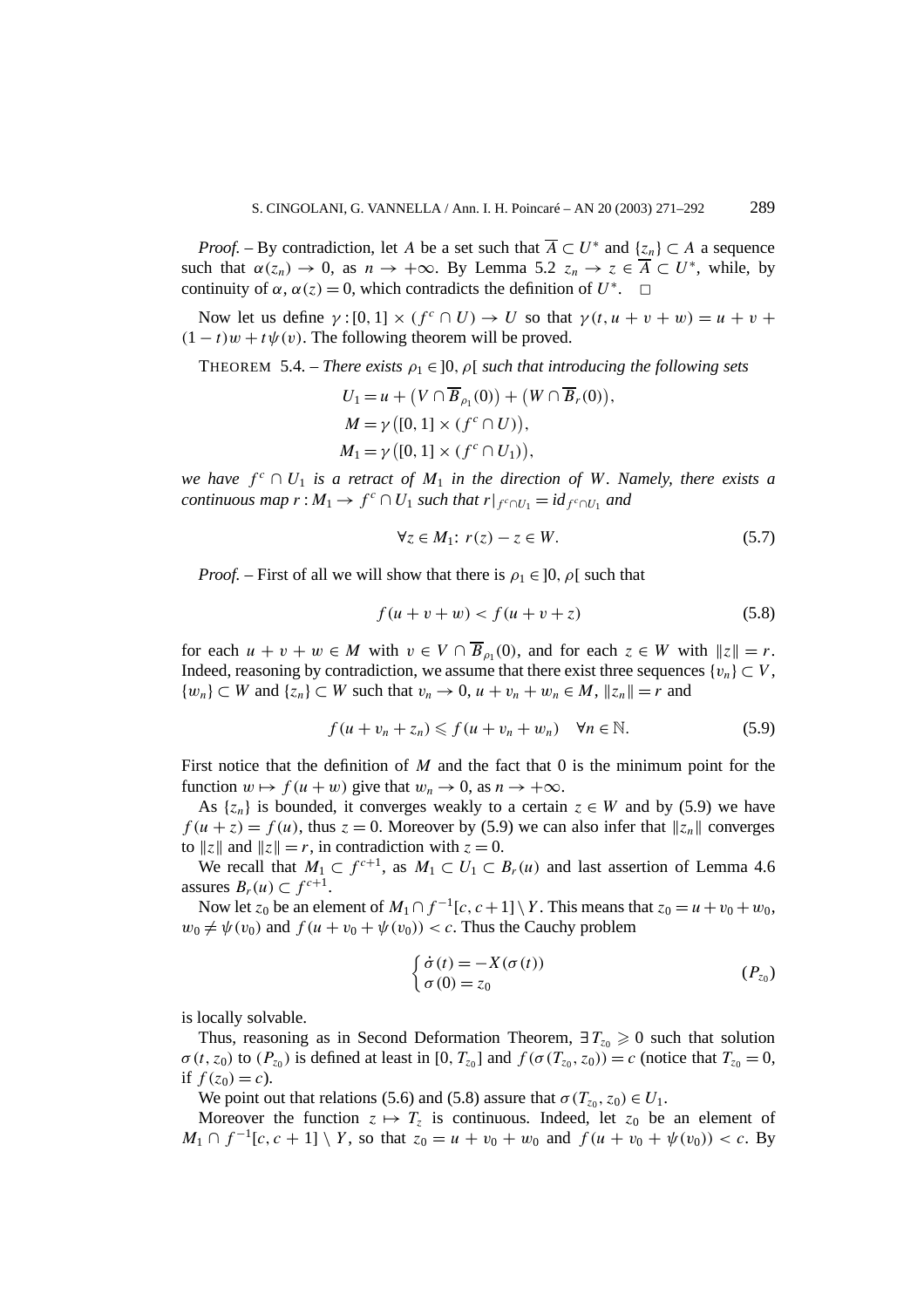continuity of *f* and  $\psi$ , there exists a closed neighborhood  $U_{z_0}$  of  $z_0$  such that, writing  $z = u + v + w$ , we have that  $f(u + v + \psi(v)) < c$  for each  $z \in U_{z_0}$ .

Hence the set  $A = \{\sigma(t, z): z \in U_{z_0}, t \in [0, T_{z_0}]\}$  is a closed subset of  $U^*$  and, by Corollary 5.3, there exists  $\varepsilon_0 > 0$  such that  $\alpha(z) > \varepsilon_0$  for each  $z \in A$ . Now  $t = T_z$  is the solution of  $f(\sigma(t, z)) = c$ , where by (5.6),

$$
\frac{\delta}{\delta t} f(\sigma(t,z)) < -\alpha^2 (\sigma(t,z)) < -\varepsilon_0^2,
$$

so continuity of  $z \mapsto T_z$  is assured by implicit function theorem.

Now we are ready to define the function  $r : M_1 \to f^c \cap U_1$  as follows

$$
r(z) = \begin{cases} z & \text{if } z \in f^c, \\ \sigma(T_z, z) & \text{elsewhere.} \end{cases}
$$

Relation (5.7) comes from the definition of *X* given in Lemma 5.1.

Moreover it is clear that *r* is continuous in the interior of  $f^c \cap U_1$ , while continuity in  $M_1 \setminus f^c$  and in  $f^{-1}{c} \setminus Y$  derives from ODE theory, thus it remains only to verify continuity of *r* in  $f^{-1}{c} \cap Y$ .

So let us fix  $z_0$  in  $f^{-1}{c} \cap Y$ , so that  $z_0 = u + v_0 + \psi(v_0)$ , and let  $\{z_n\}_{n \in \mathbb{N}}$  be a sequence such that  $z_n \to z_0$ . If  $z_n$  eventually belongs to  $f^c$ , then the assert easily comes, so let us suppose  $z_n \notin f^c$  for each *n*. This means that  $z_n = u + v_n + w_n$  where  $v_n \to v_0$  by continuity of  $P_V$ , and  $r(z_n) = u + v_n + \zeta_n$  where  $f(u + v_n + \zeta_n) = c$  and  $\{\zeta_n\} \subset W \cap B_r(0).$ 

Thus, denoting by  $\zeta$  the weak limit of  $\zeta_n$ , we have that

$$
f(u + v_0 + \zeta) \leq \lim_{n \to +\infty} f(u + v_n + \zeta_n) = c = f(u + v_0 + \psi(v_0)).
$$

Consequently  $\zeta = \psi(v_0)$  and  $\zeta_n \to \psi(v_0)$  strongly.

So  $r(z_n) \to z_0 = r(z_0)$  and the assert is completely proved.  $\Box$ 

In order to prove relation (5.5), which is the aim of this subsection, it is sufficient to show that

 $((f|_Y)^c ∩ U_1, (f|_Y)^c ∩ U_1 \setminus \{u\})$ 

is a deformation retract of

$$
(f^c \cap U_1, f^c \cap U_1 \setminus \{u\})
$$

and the previous theorem makes possible to obtain the desired homotopy equivalence between the two pairs.

We write the previous sets as

$$
A = f^c \cap U_1, \qquad A' = f^c \cap U_1 \setminus \{u\},
$$
  

$$
B = (f|_Y)^c \cap U_1, \qquad B' = (f|_Y)^c \cap U_1 \setminus \{u\}.
$$

Now let us define

$$
\eta(t, u + v + w) = r(u + v + w + t(\psi(v) - w))
$$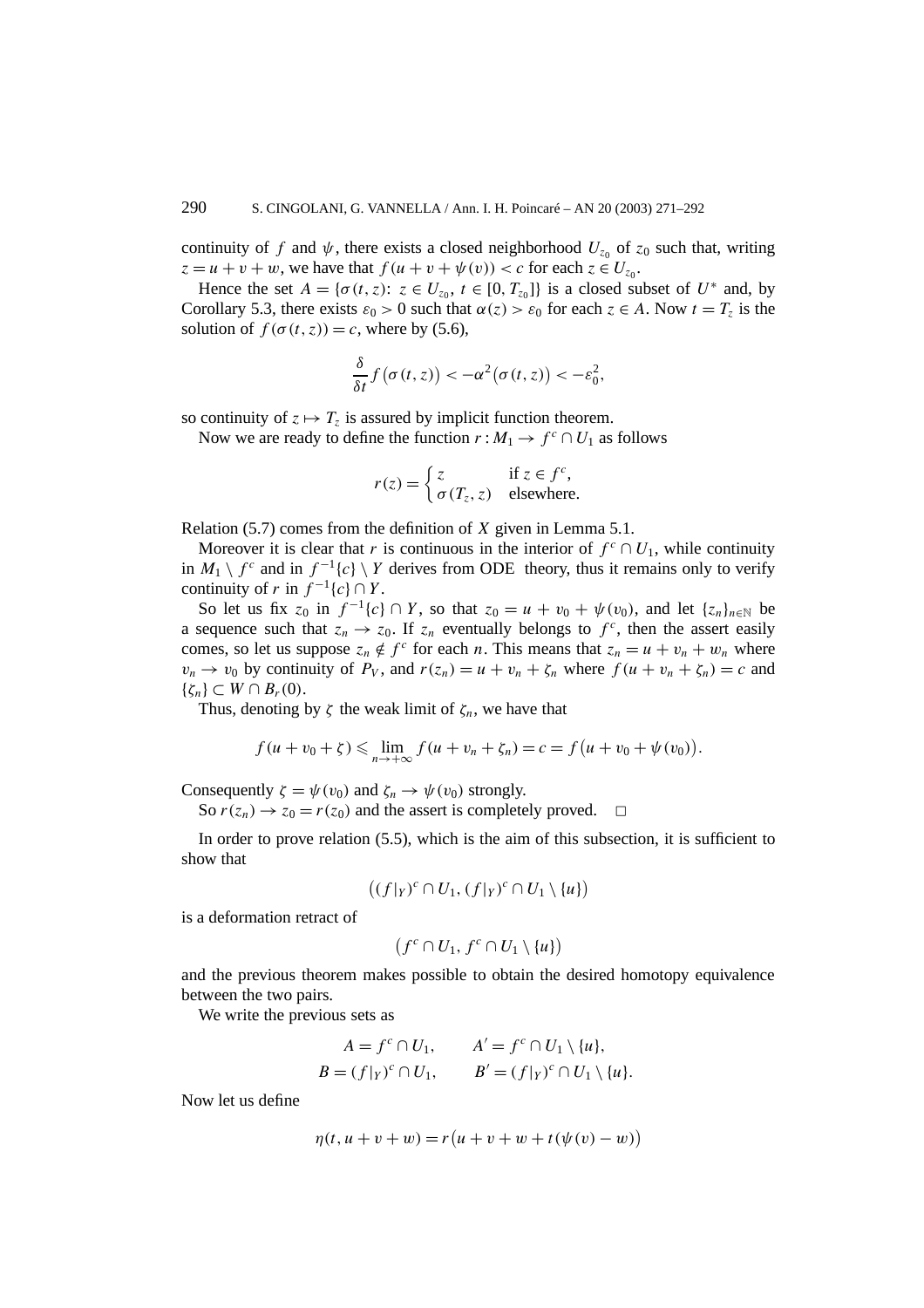where  $t \in [0, 1]$  and  $x = u + v + w \in A$ . By Theorem 5.4,  $f(\eta(t, x)) \leq c$  for any  $t \in [0, 1]$  and  $x \in A$ , so that  $\eta : [0, 1] \times A \rightarrow A$  is well posed. Moreover it is easy to see that *η* is continuous,  $\eta(0, \cdot) = id_A$ ,  $\eta(1, A) \subset A'$  and for any  $t \in [0, 1]$ ,  $\eta(t, \cdot)_{A'} = id_{A'}$ . Furthermore by Lemma 4.5 and relation (5.7) we can deduce that  $\eta(1, B) \subset B'$  and that  $n(t, B) \subset B$  for any  $t \in [0, 1]$ .

Thus  $(A', B')$  is proved to be a deformation retract of  $(A, B)$  and, by Remark 2.2, relation (5.5) comes.

#### **Acknowledgements**

We wish to express special thanks to Prof. Vieri Benci for having suggested us the topic and to Prof. Marco Degiovanni for stimulating discussions and helpful suggestions.

#### REFERENCES

- [1] D. Arcoya, L. Boccardo, Critical points for multiple integrands of the calculus of variations, Arch. Rat. Mech. Anal. 134 (1996) 249–274.
- [2] V. Benci, P. D'Avenia, D. Fortunato, L. Pisani, Solitons in several space dimensions: a Derrick's problem and infinitely many solutions, Arch. Rat. Mech. Anal. 154 (2000) 297–324.
- [3] V. Benci, D. Fortunato, L. Pisani, Soliton-like solutions of a Lorentz invariant equation in dimension 3, Math. Phys. 3 (1998) 315–344.
- [4] K. Chang, Morse theory on Banach space and its applications to partial differential equations, Chin. Ann. of Math. 4B (1983) 381–399.
- [5] K. Chang, Infinite Dimensional Morse Theory and Multiple Solution Problems, Birkhäuser, Boston, 1993.
- [6] K. Chang, Morse theory in nonlinear analysis, in: A. Ambrosetti, K.C. Chang, I. Ekeland (Eds.), Nonlinear Functional Analysis and Applications to Differential Equations, Word Scientific, Singapore, 1998.
- [7] S. Cingolani, G. Vannella, Some results on critical groups for a class of functionals defined on Sobolev Banach spaces, Rend. Acc. Naz. Lincei 12 (2001) 1–5.
- [8] J.N. Corvellec, M. Degiovanni, Nontrivial solutions of quasilinear equations via nonsmooth Morse theory, J. Differential Equations 136 (1997) 268–293.
- [9] E. Dibenedetto,  $C^{1+\alpha}$  local regularity of weak solutions of degenerate elliptic equations, Nonlinear Analysis TMA 7 (1983) 827–850.
- [10] H. Egnell, Existence an nonexistence results for *m*-Laplace equations involving critical Sobolev exponents, Arch. Rat. Mech. Anal. 104 (1988) 57–77.
- [11] D. Gilbarg, N.S. Trudinger, Elliptic Partial Differential Equations of Second Order, Springer-Verlag, Berlin, 1998.
- [12] A.D. Ioffe, On lower semicontinuity of integral functionals I and II, SIAM J. Control Optim. 15 (1977) 521–538, and 991–1000.
- [13] O.A. Ladyzhenskaya, N.N. Ural'tseva, Linear and Quasilinear Elliptic Equations, Academic Press, New York, 1968.
- [14] S. Lancelotti, Morse index estimates for continuous functionals associated with quasilinear elliptic equations, Adv. Differential Equations 7 (2002) 99–128.
- [15] J. Mawhin, M. Willem, Critical Point Theory and Hamiltonian Systems, in: Applied Mathematical Sciences, Vol. 74, Springer-Verlag, New York, 1989.